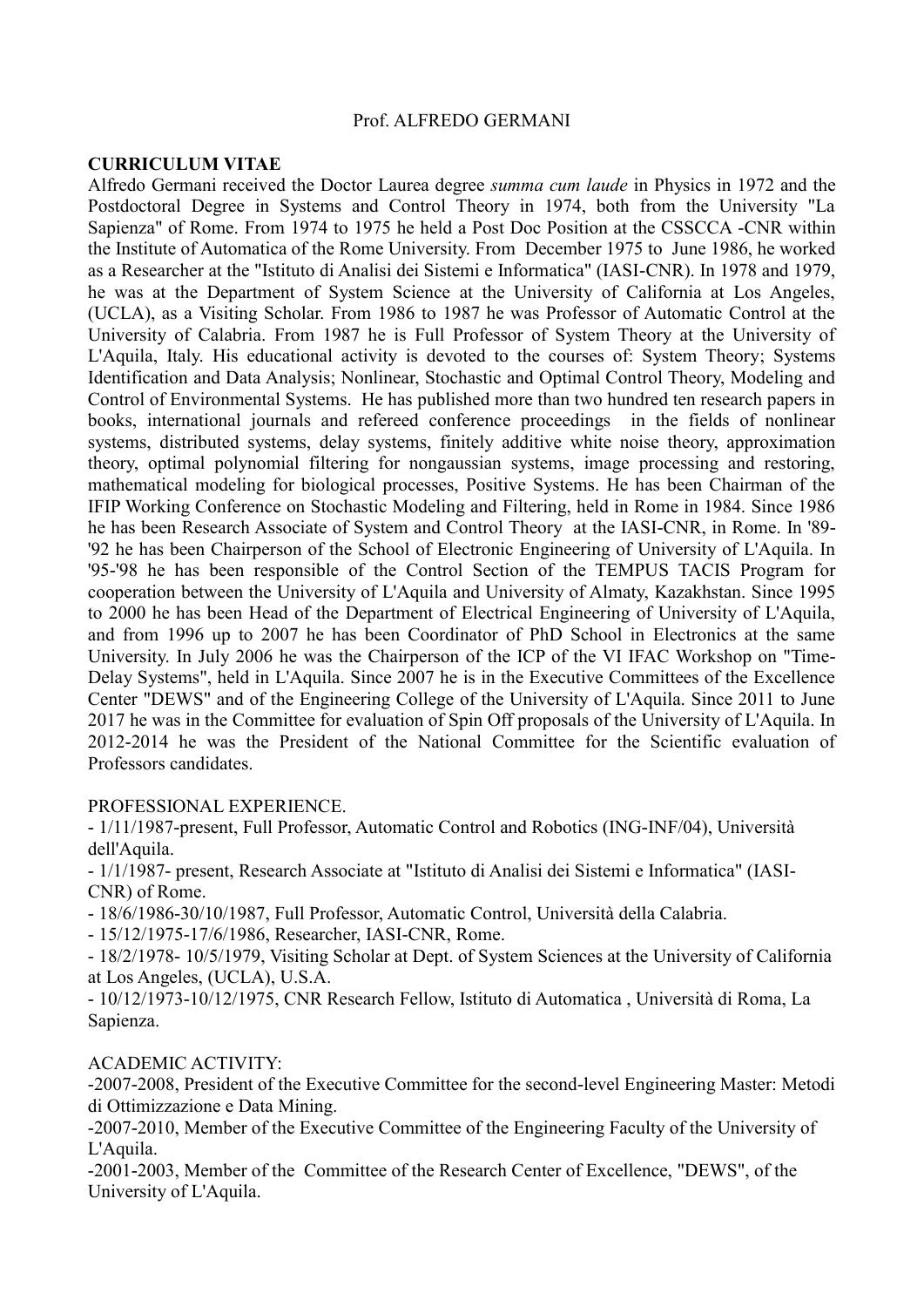- 1996-2007, President of the PhD School in Electrical and Information Engineering of the DIEL, L'Aquila.

- 2001, President of the Committee for the Institution of the new Laurea Degree in "Ingegneria Informatica e Automatica" at the University of L'Aquila.

- 1995-2000, Head of the Electrical Engineering Department.

- 1991-1994, Chairman of the School of Electronic Engineering.

- 1995-1998, In Charge of the Management for the Control Section of the TEMPUS-TACIS Program for cooperation with the Technical University of Almaty, Kazakhstan.

# **RESEARCH AREAS:**

- FILTERING THEORY
- STOCHASTIC CONTROL
- NONLINEAR CONTROL SYSTEMS
- DELAY SYSTEMS
- APPROXIMATION THEORY
- IMAGE PROCESSING
- MODELLING OF BIOLOGICAL PROCESSES

-POSITIVE SYSTEMS

## **JOURNAL PAPERS**

- 89 Cacace F, Conte F, Germani A.(2017) Output Transformation and Separation Results for Feedback Linearisable Delay Systems.(2017) International Journal of Control, pp.1-16. Article in Press. Doi:10.1080/00207179.2017.1293848
- 88 Cacace,F.,Conte,F.,Germani,A. Palombo,G. (2017)Feedback Quadratic Filtering. Automatica, 82.pp. 158-164. doi: 10.1016/j.automatica.2017 04.046
- 87 Cacace,F.,Conte,F.,Germani,A. Palombo,G. (2017). Joint State Estimation and Delay Identificationfor Nonlinear Systems with Delayed Measurements. IEEE Transation on Automatic Control, 62(9). art. no. 7890394, pp. 4848-4854.doi: 10.1109/TAC 2017.2689503
- 86 Cacace F.,Germani A. (2017). Output Feedback Control of Linear Systems with Input, State and Output Delays by Chain of Predictors. Automatica 85, pp. 455-461. doi:10.1016/j.automatica.2017.08.013
- 85 Borri Alessandro, Cacace Filippo, De Gaetano Andrea, Germani Alfredo, Manes Costanzo, Palumbo Pasquale, Panunzi Simona, Pepe Pierdomenico (2017). Luenberger-like Observers for Nonlinear Time-Delay Systems with Application to the Artificial Pancreas. IEEE CONTROL SYSTEMS, vol. 37, ISSN: 1066-033X
- 84 Cacace Filippo, Conte Francesco, Germani Alfredo, Pepe Pierdomenico (2016). Stabilization of strict-feedback nonlinear systems with input delay using closed-loop predictors. INTERNATIONAL JOURNAL OF ROBUST AND NONLINEAR CONTROL, vol. 26, p. 3524-3540, ISSN: 1049-8923, doi: 10.1002/rnc.3517
- 83 Cacace,F.,Conte,F.,Germani, A.,(2016) Memoryless Approach to the LQ and LQG Problems with Variable Input Delay. (2016) IEEE Transaction on Automatic Control, 61(1), art. no 7097680, pp.216-221.doi:

10.1109/TAC2015.2427611

82 Cacace,F.,Conte,F.,Germani,A. Palombo, G.(2016), Optimal Control of Linear Systems with large and variable Input Delays. Systems and Control Letters, 89.pp.1-7. Doi: 10.1016/j.sysconle.2015.12.003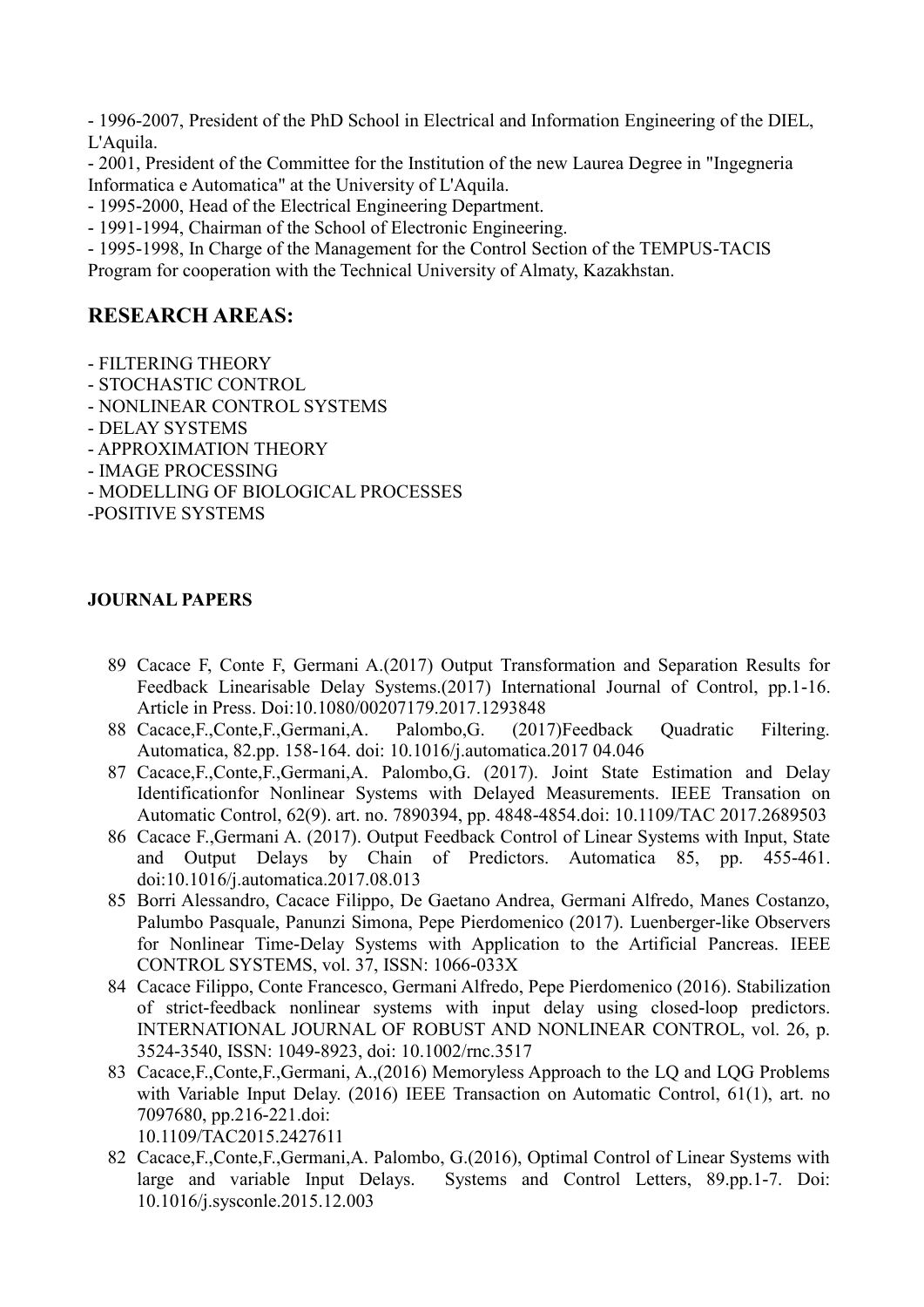- 81 Cacace,F.,Conte,F.,Germani,A. Palombo, G.(2016), Delay Identification for a Cllass of Nonlinear Systems. International Journal of Control, 89(11). pp.2350-2359. Doi:10.1080/00207179.2016.1157898
- 80 Cacace,F.,Cusimano,V., Germani, A., Palumbo, P.(2016) A State Predictor for Continuoustime StochasticSystems. Systems and Control Letters, 98, pp.37-43. Doi: 10.1016/j.syscontle.2016.10.004
- 79 Cacace F, Germani A, Manes C (2015). A new approach to design interval observers for linear systems. IEEE TRANSACTIONS ON AUTOMATIC CONTROL, vol. VOL. 60, p. 1665-1670, ISSN: 0018-9286, doi: 10.1109/TAC.2014.2359714
- 78 Cacace F, Conte F, Germani A (2015). Filtering Continuous-Time Linear Systems with Time-Varying Measurement Delay . IEEE TRANSACTIONS ON AUTOMATIC CONTROL, vol. VOL. 60, p. 1368-1373, ISSN: 0018-9286, doi: 10.1109/TAC.2014.2357138
- 77 Cacace F, Germani A, Manes C (2014). A Chain Observer for Nonlinear Systems with Multiple Time-Varying Measurement Delays. SIAM JOURNAL ON CONTROL AND OPTIMIZATION, vol. 52, p. 1862-1885, ISSN: 0363-0129, doi: 10.1137/120876472
- 76 Cacace F, Germani A, Manes C (2014). Exponential stabilization of linear systems with time-varying delayed state feedback via partial spectrum assignment. SYSTEMS & CONTROL LETTERS, vol. 69, p. 47-52, ISSN: 0167-6911, doi: 10.1016/j.sysconle.2014.04.007
- 75 Cacace Filippo, Germani Alfredo, Manes Costanzo (2014). Predictor-based control of linear systems with large and variable measurement delays. INTERNATIONAL JOURNAL OF CONTROL, vol. 87, p. 704-714, ISSN: 0020-7179, doi: 10.1080/00207179.2013.853322
- 74 Conte F, Germani A, Iannello G (2013). A Kalman Filter Approach for Denoising and Deblurring 3-D Microscopy Images. IEEE TRANSACTIONS ON IMAGE PROCESSING, vol. 22, p. 5306-5321, ISSN: 1057-7149, doi: 10.1109/TIP.2013.2284873
- 73 Fasano A., Germani A., Monteriù, A., (2013). REDUCED-ORDER QUADRATIC KALMAN-LIKE FILTERING OF NON-GAUSSIAN SYSTEMS. IEEE TRANSACTIONS ON AUTOMATIC CONTROL, vol. 58, p. 1744-1757, ISSN: 0018-9286, doi: 10.1109/TAC.2013.2246474
- 72 Conte F, Cusimano V, Germani A (2013). Robust planar tracking via a virtual measurement approach. EUROPEAN JOURNAL OF CONTROL, vol. 19, p. 146-156, ISSN: 0947-3580, doi: http://dx.doi.org/10.1016/j.ejcon.2012.04.001
- 71 Cacace F, Germani A, Palumbo P (2013). The observer follower filter: A new approach to nonlinear suboptimal filtering. AUTOMATICA, vol. 49, p. 548-553, ISSN: 0005-1098, doi: 10.1016/j.automatica.2012.11.023
- 70 Cacace F, Germani A, Manes C, Setola R (2012). A New Approach to the Internally Positive Representation of Linear MIMO Systems. IEEE TRANSACTIONS ON AUTOMATIC CONTROL, vol. 57, p. 119-134, ISSN: 0018-9286, doi: 10.1109/TAC.2011.2158170
- 69 Cacace F, Paci P, Cusimano V, Germani A, Farina L (2012). Stochastic Modeling of Expression Kinetics Identifies Messenger Half-Lives and Reveals Sequential Waves of Coordinated Transcription and Decay. PLOS COMPUTATIONAL BIOLOGY, ISSN: 1553- 7358, doi: 10.1371/journal.pcbi.1002772
- 68 Cacace F, Germani A, Palumbo P (2012). The state observer as a tool for the estimation of gene expression. JOURNAL OF MATHEMATICAL ANALYSIS AND APPLICATIONS, vol. 391, p. 382-396, ISSN: 0022-247X, doi: 10.1016/j.jmaa.2012.02.026
- 67 Germani A, Manes C (2012). Two families of semiglobal state observers for analytic discrete-time systems. AUTOMATICA, vol. 48, p. 1707-1714, ISSN: 0005-1098, doi: 10.1016/j.automatica.2012.05.030
- 66 Cacace F, Cusimano V, Di Paola L, Germani A (2011). Observer-based techniques for the identification and analysis of avascular tumor growth. MATHEMATICAL BIOSCIENCES,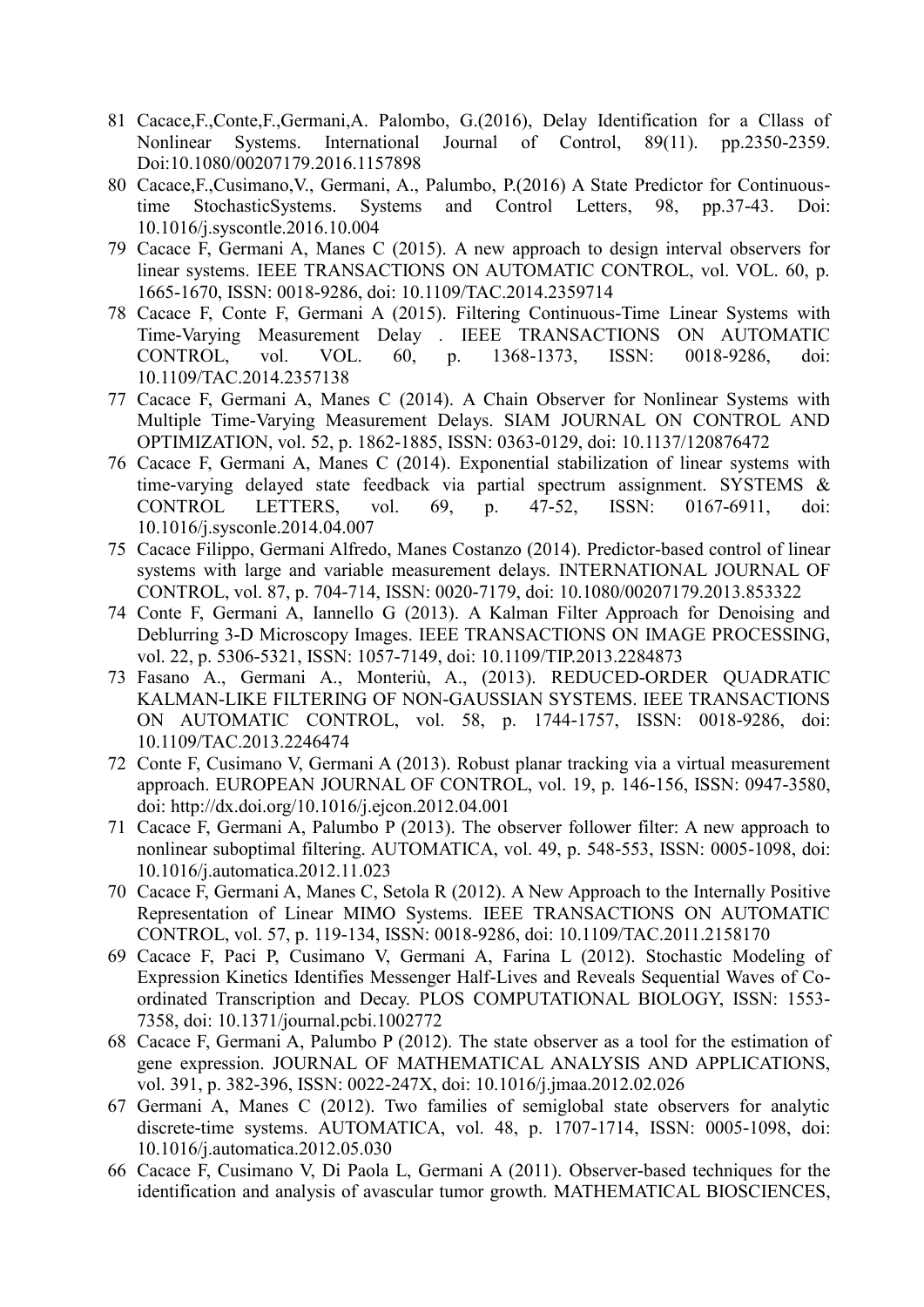vol. 234, p. 147-153, ISSN: 0025-5564, doi: 10.1016/j.mbs.2011.10.002

- 65 F. Cacace, Germani A, C.Manes (2010). An observer for a class of nonlinear systems with time varying observation delay. SYSTEMS & CONTROL LETTERS, vol. 59, p. 305-312, ISSN: 0167-6911, doi: 10.1016/j.sysconle.2010.03.005
- 64 Farina L, Germani A, Mavelli G, Palumbo P (2010). Identification of Regulatory Network Motifs from Gene Expression Data. JOURNAL OF MATHEMATICAL MODELLING AND ALGORITHMS, vol. 9, p. 233-245, ISSN: 1570-1166, doi: 10.1007/s10852-010-9137 x
- 63 Cacace F, Germani A, Manes C (2010). Observability through Delayed Measurements: a New Approach to State Observers Design. INTERNATIONAL JOURNAL OF CONTROL, vol. 83, p. 2395-2410, ISSN: 0020-7179, doi: http://dx.doi.org/10.1080/00207179.2010.528035
- 62 Germani A, C.Manes, P.Palumbo (2010). Representation of a Class of MIMO Systems via Internally Positive Realization. EUROPEAN JOURNAL OF CONTROL, vol. 16, p. 291- 304, ISSN: 0947-3580, doi: 10.3166/EJC.16.291-304
- 61 Germani A, Manes C (2009). A Discrete-time Observer Based on the Polynomial Approximation of the Inverse Observability Map. EUROPEAN JOURNAL OF CONTROL, vol. 15, p. 143-156, ISSN: 0947-3580, doi: 10.3166/ejc.15.143-156
- 60 Germani A, Manes C, Palumbo P (2009). State estimation of stochastic systems with switching measurements : a polynomial approach. INTERNATIONAL JOURNAL OF ROBUST AND NONLINEAR CONTROL, vol. 19, p. 1632-1655, ISSN: 1049-8923, doi: 10.1002/rnc.1441
- 59 M. P. Di Ciccio, A. Germani, Pepe P (2008). A Filter for Nonlinear Systems by means of Deterministic Nonlinear Observers. INTERNATIONAL JOURNAL OF PURE AND APPLIED MATHEMATICS, vol. 49, p. 317-322, ISSN: 1311-8080
- 58 Germani A, Manes C, Palumbo P (2007). Filtering of Stochastic Nonlinear Differential Systems via a Carleman Approximation Approach. IEEE TRANSACTIONS ON AUTOMATIC CONTROL, vol. 52, p. 2166-2172, ISSN: 0018-9286, doi: 10.1109/TAC.2007.908347
- 57 Germani A, Manes C, Palumbo P, P. Pepe P (2006). A Robust Aapproximation Scheme for the LQG Control of an Undamped Flexible Beam with a Tip Mass. EUROPEAN JOURNAL OF CONTROL, vol. 12, p. 635-651, ISSN: 0947-3580, doi: 10.3166/ejc.12.635-651
- 56 Germani A, Manes C, Palumbo P, Sciandrone M (2006). A higher order method for the solution of nonlinear scalar equations. JOURNAL OF OPTIMIZATION THEORY AND APPLICATIONS, vol. 131, p. 347-364, ISSN: 0022-3239, doi: 10.1007/s10957-006-9154-0
- 55 Germani A, Manes C, Palumbo P (2006). Filtering for bimodal systems: the case of unknown switching statistics. IEEE TRANSACTIONS ON CIRCUITS AND SYSTEMS. I, REGULAR PAPERS, vol. 53, p. 1266-1277, ISSN: 1549-8328, doi: 10.1109/TCSI.2006.870542
- 54 A. Germani, Pepe P (2005). A State Observer for a Class of Nonlinear Systems with Multiple Discrete and Distributed Time Delays. EUROPEAN JOURNAL OF CONTROL, vol. 11, p. 196-205, ISSN: 0947-3580, doi: 10.3166/ejc.11.196-205
- 53 Germani A, Manes C, Palumbo P (2005). Polynomial Extended Kalman Filter. IEEE TRANSACTIONS ON AUTOMATIC CONTROL, vol. 50, p. 2059-2064, ISSN: 0018-9286, doi: 10.1109/TAC.2005.860256
- 52 Germani A, Manes C, Palumbo P (2004). Polynomial filtering for stochastic nongaussian descriptor systems. IEEE TRANSACTIONS ON CIRCUITS AND SYSTEMS. I, REGULAR PAPERS, vol. 51, p. 1561-1576, ISSN: 1549-8328, doi: 10.1109/TCSI.2004.831436
- 51 Germani A., Manes C, Pepe P. (2003). Input-Output Linearization with Delay Cancellation for Nonlinear Delay Systems: the Problem of the Internal Stability. INTERNATIONAL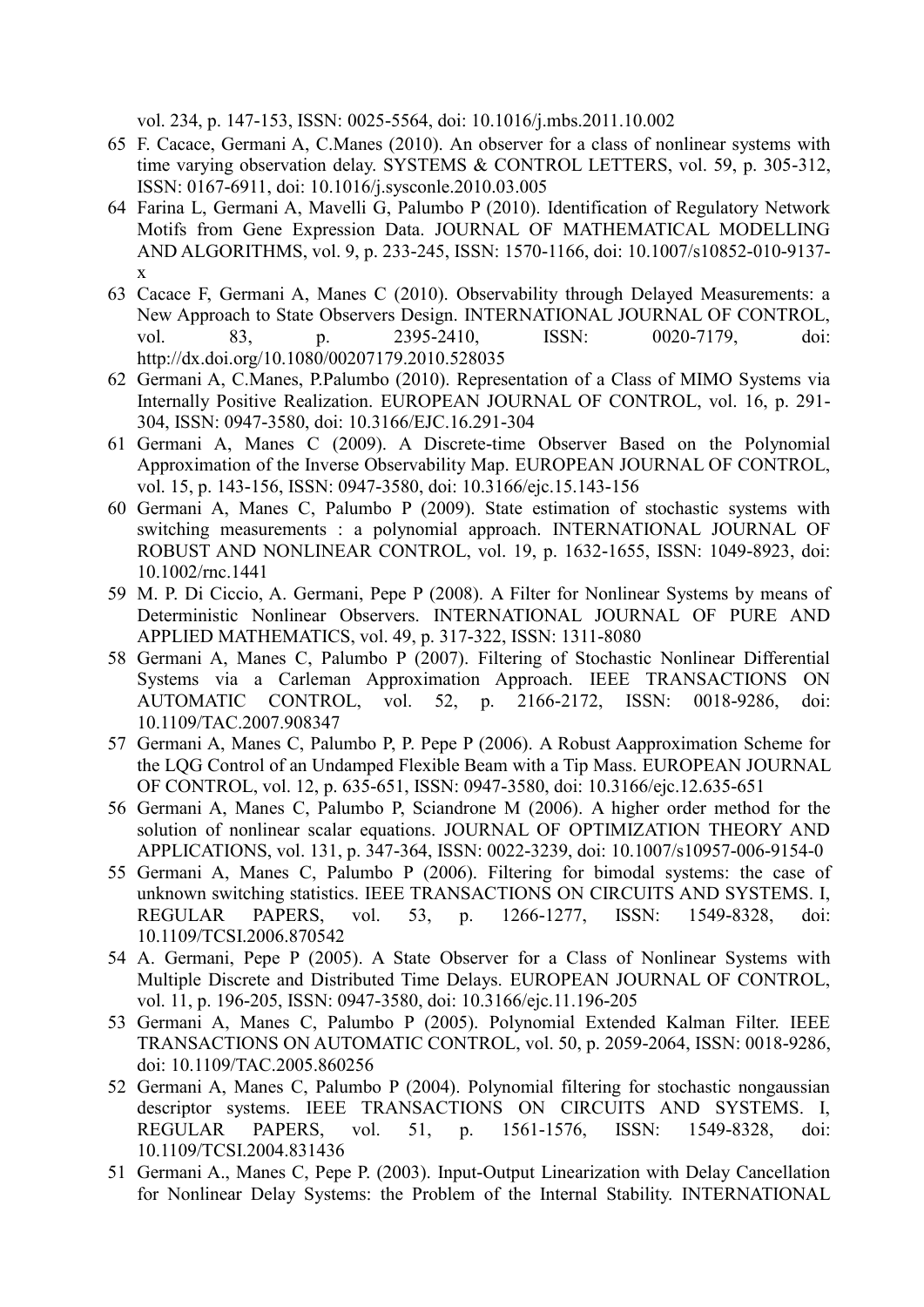JOURNAL OF ROBUST AND NONLINEAR CONTROL, vol. 13, p. 909-937, ISSN: 1049-8923, doi: http://dx.doi.org/10.1002/rnc.853

- 50 Germani A, Manes C, Pepe P (2002). A new approach to state observation of nonlinear systems with delayed output. IEEE TRANSACTIONS ON AUTOMATIC CONTROL, vol. 47, p. 96-101, ISSN: 0018-9286, doi: 10.1109/9.981726
- 49 Carravetta F, Germani A, Liptser R, Manes C (2002). Filtering of nonlinear stochastic feedback systems. SIAM JOURNAL ON CONTROL AND OPTIMIZATION, vol. 40, p. 1576-1584, ISSN: 0363-0129, doi: 10.1137/S0363012998347146
- 48 Germani A, Manes C, Palumbo P (2002). Linear filtering for bilinear stochastic differential systems with unknown inputs. IEEE TRANSACTIONS ON AUTOMATIC CONTROL, vol. 47, p. 1726-1730, ISSN: 0018-9286, doi: 10.1109/TAC.2002.803546
- 47 Germani A., Manes C, Pepe P. (2002). State Observation for Nonlinear Hybrid Automata. WSEAS TRANSACTIONS ON SYSTEMS, vol. 1, p. 210-215, ISSN: 1109-2777
- 46 Germani A, Mavelli G (2002). The polynomial approach to the LQ non-Gaussian regulator problem. IEEE TRANSACTIONS ON AUTOMATIC CONTROL, vol. 47, p. 1385-1391, ISSN: 0018-9286, doi: 10.1109/TAC.2002.801184
- 45 A. Germani, C. Manes, Pepe P (2001). An Asymptotic Observer for a Class of Nonlinear Delay Systems. KYBERNETIKA, vol. 37, p. 455-474, ISSN: 0023-5954
- 44 Dalla Mora M, Germani A, Nardecchia A (2001). Restoration of images corrupted by additive non-Gaussian noise. IEEE TRANSACTIONS ON CIRCUITS AND SYSTEMS I. FUNDAMENTAL THEORY AND APPLICATIONS, vol. 48, p. 859-875, ISSN: 1057-7122, doi: 10.1109/81.933327
- 43 Germani A., Manes C, Pepe P. (2000). A Twofold Spline Approximation for Finite Horizon LQG Control of Hereditary Systems. SIAM JOURNAL ON CONTROL AND OPTIMIZATION, vol. 39, p. 1233-1295, ISSN: 0363-0129, doi: 10.1137/S0363012998337461
- 42 Carravetta F, Germani A, Shuakayev MK (2000). A new suboptimal approach to the filtering problem for bilinear stochastic differential systems. SIAM JOURNAL ON CONTROL AND OPTIMIZATION, vol. 38, p. 1171-1203, ISSN: 0363-0129, doi: 10.1137/S0363012997320912
- 41 Dalla Mora M, Germani A, Manes C (2000). Design of state observers from a driftobservability property. IEEE TRANSACTIONS ON AUTOMATIC CONTROL, vol. 45, p. 1536-1540, ISSN: 0018-9286, doi: 10.1109/9.871767
- 40 Germani A, Manes C, Pepe P (2000). Local Asymptotic Stability for Nonlinear State Feedback Delay Systems. KYBERNETIKA, vol. 36, p. 31-42, ISSN: 0023-5954
- 39 Germani A, Mavelli G (1999). Optimal quadratic solution for the non-Gaussian finitehorizon regulator problem. SYSTEMS & CONTROL LETTERS, vol. 38, p. 321-331, ISSN: 0167-6911, doi: 10.1016/S0167-6911(99)00069-9
- 38 Germani A, Manes C (1999). State observers for nonlinear systems with smooth/bounded input. KYBERNETIKA, vol. 35, p. 393-413, ISSN: 0023-5954
- 37 Dalla Mora M., Germani A., Manes C (1997). A state observer for nonlinear dynamical systems. NONLINEAR ANALYSIS, vol. 30, p. 4485-4496, ISSN: 0362-546X, doi: http://dx.doi.org/10.1016/S0362-546X(97)00184-3
- 36 Carravetta F, Germani A, Raimondi M (1997). Polynomial filtering of discrete-time stochastic linear systems with multiplicative state noise. IEEE TRANSACTIONS ON AUTOMATIC CONTROL, vol. 42, p. 1106-1126, ISSN: 0018-9286, doi: 10.1109/9.618240
- 35 Carravetta F, Germani A, Raimondi M (1996). Polynomial filtering for linear discrete time non-Gaussian systems. SIAM JOURNAL ON CONTROL AND OPTIMIZATION, vol. 34, p. 1666-1690, ISSN: 0363-0129, doi: 10.1137/S0363012993252899
- 34 Ciccarella G, Dalla Mora M, Germani A (1995). A ROBUST OBSERVER FOR DISCRETE-TIME NONLINEAR-SYSTEMS. SYSTEMS & CONTROL LETTERS, vol.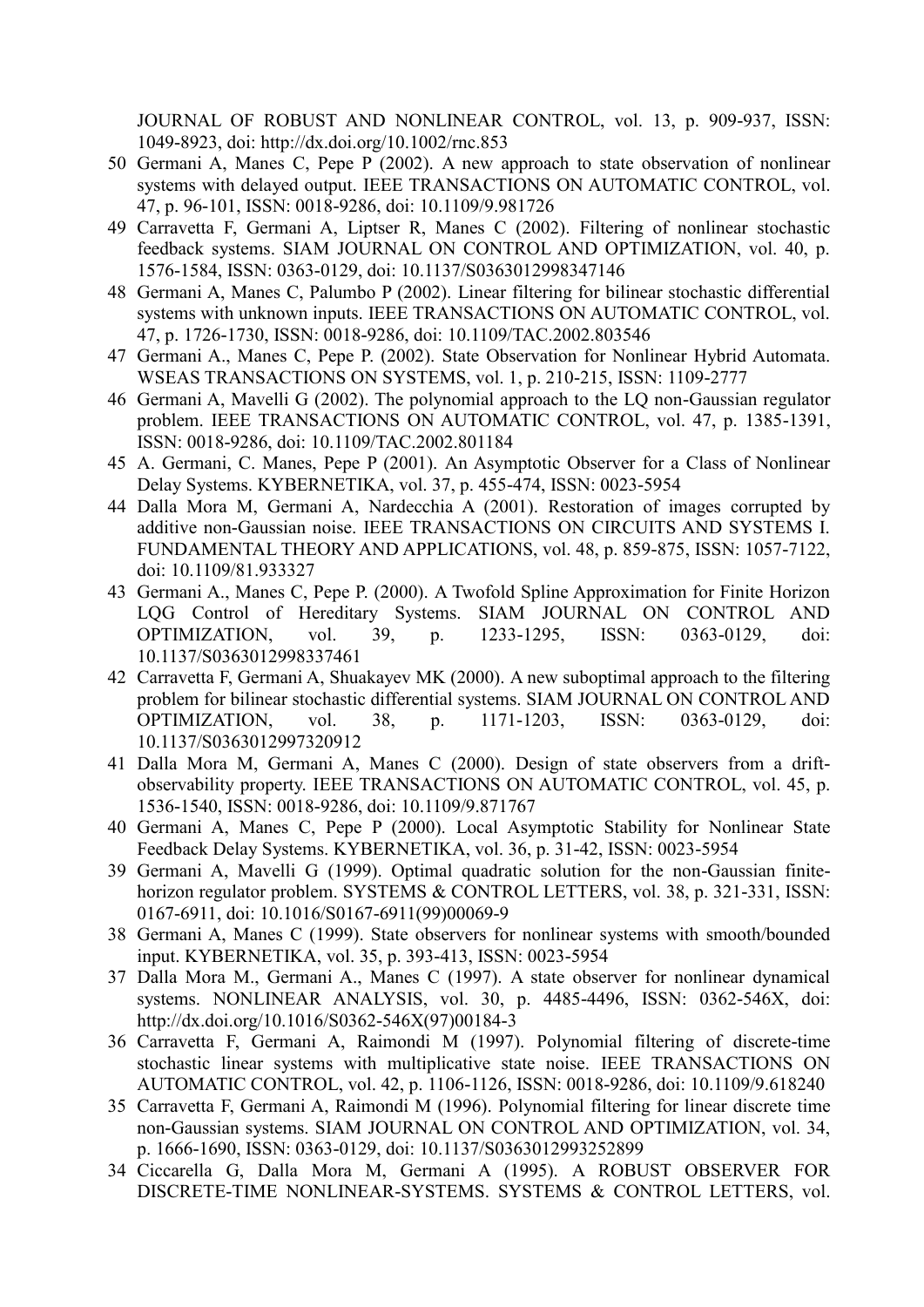24, p. 291-300, ISSN: 0167-6911, doi: 10.1016/0167-6911(94)00021-M

- 33 Ciccarella G, Dalla Mora M, Germani A (1995). ASYMPTOTIC LINEARIZATION AND STABILIZATION FOR A CLASS OF NONLINEAR-SYSTEMS. JOURNAL OF OPTIMIZATION THEORY AND APPLICATIONS, vol. 84, p. 495-507, ISSN: 0022-3239, doi: 10.1007/BF02191982
- 32 De Santis A, Germani A, Raimondi M (1995). OPTIMAL QUADRATIC FILTERING OF LINEAR DISCRETE-TIME NON-GAUSSIAN SYSTEMS. IEEE TRANSACTIONS ON AUTOMATIC CONTROL, vol. 40, p. 1274-1278, ISSN: 0018-9286, doi: 10.1109/9.400478
- 31 De Santis A, Gandolfi A, Germani A, Tardelli P (1994). POLYNOMIAL-APPROXIMATION FOR A CLASS OF PHYSICAL RANDOM-VARIABLES. PROCEEDINGS OF THE AMERICAN MATHEMATICAL SOCIETY, vol. 120, p. 261- 266, ISSN: 0002-9939
- 30 De Santis A., Germani A, Jetto L. (1994). Space-Variant recursive restoration of noisy images. IEEE TRANSACTIONS ON CIRCUITS AND SYSTEMS. 2, ANALOG AND DIGITAL SIGNAL PROCESSING, vol. 41, p. 249-261, ISSN: 1057-7130
- 29 Ciccarella G, Dalla Mora M, Germani A (1993). A LUENBERGER-LIKE OBSERVER FOR NONLINEAR-SYSTEMS. INTERNATIONAL JOURNAL OF CONTROL, vol. 57, p. 537-556, ISSN: 0020-7179, doi: 10.1080/00207179308934406
- 28 De Santis A, Germani A, Jetto L (1993). APPROXIMATION OF THE ALGEBRAIC RICCATI EQUATION IN THE HILBERT-SPACE OF HILBERT-SCHMIDT OPERATORS. SIAM JOURNAL ON CONTROL AND OPTIMIZATION, vol. 31, p. 847- 874, ISSN: 0363-0129, doi: 10.1137/0331037
- 27 De Santis A, Germani A, Scoglio C (1993). KALMAN FILTER APPROACH TO SOLUTION OF RATIONAL-EXPECTATIONS MODELS. COMPUTERS & MATHEMATICS WITH APPLICATIONS, vol. 25, p. 39-47, ISSN: 0898-1221, doi: 10.1016/0898-1221(93)90184-W
- 26 Ciccarella G, Dalla Mora M, Germani A (1993). OBSERVERS FOR DISCRETE-TIME NONLINEAR-SYSTEMS. SYSTEMS & CONTROL LETTERS, vol. 20, p. 373-382, ISSN: 0167-6911, doi: 10.1016/0167-6911(93)90016-Y
- 25 A. De Santis, Germani A, L. Jetto (1990). Image Modelling by smooth two-dimensional gaussian processes in the recursive restoration problem. PHYSICA MEDICA, vol. 6, p. 25- 34, ISSN: 1120-1797
- 24 Germani A (1989). Bidimensional Filtering. PHYSICA MEDICA, p. 213-216, ISSN: 1120- 1797
- 23 Germani A (1989). CORRECTION. CIRCUITS SYSTEMS AND SIGNAL PROCESSING, vol. 8, p. 229, ISSN: 0278-081X, doi: 10.1007/BF01599939
- 22 Germani A, Jetto L, Piccioni M (1988). GALERKIN APPROXIMATION FOR OPTIMAL LINEAR-FILTERING OF INFINITE-DIMENSIONAL LINEAR-SYSTEMS. SIAM JOURNAL ON CONTROL AND OPTIMIZATION, vol. 26, p. 1287-1305, ISSN: 0363- 0129, doi: 10.1137/0326072
- 21 Germani A, Jetto L (1988). IMAGE MODELING AND RESTORATION A NEW APPROACH. CIRCUITS SYSTEMS AND SIGNAL PROCESSING, vol. 7, p. 427-457, ISSN: 0278-081X, doi: 10.1007/BF01599919
- 20 Germani A, Piccioni M (1988). Semi-discretization of stochastic partial differential equations on Rd by a finite-element technique. STOCHASTICS, vol. 23, p. 131-148, ISSN: 0090-9491, doi: 10.1080/17442508808833486
- 19 Germani A, Piccioni M (1987). FINITE-DIMENSIONAL APPROXIMATIONS FOR THE EQUATION OF NONLINEAR FILTERING DERIVED IN MILD FORM. APPLIED MATHEMATICS AND OPTIMIZATION, vol. 16, p. 51-72, ISSN: 0095-4616, doi: 10.1007/BF01442185
- 18 Bertuzzi A, Gandolfi A, Germani A, Vitelli R, Badaracco G, Starace G (1987). STUDY OF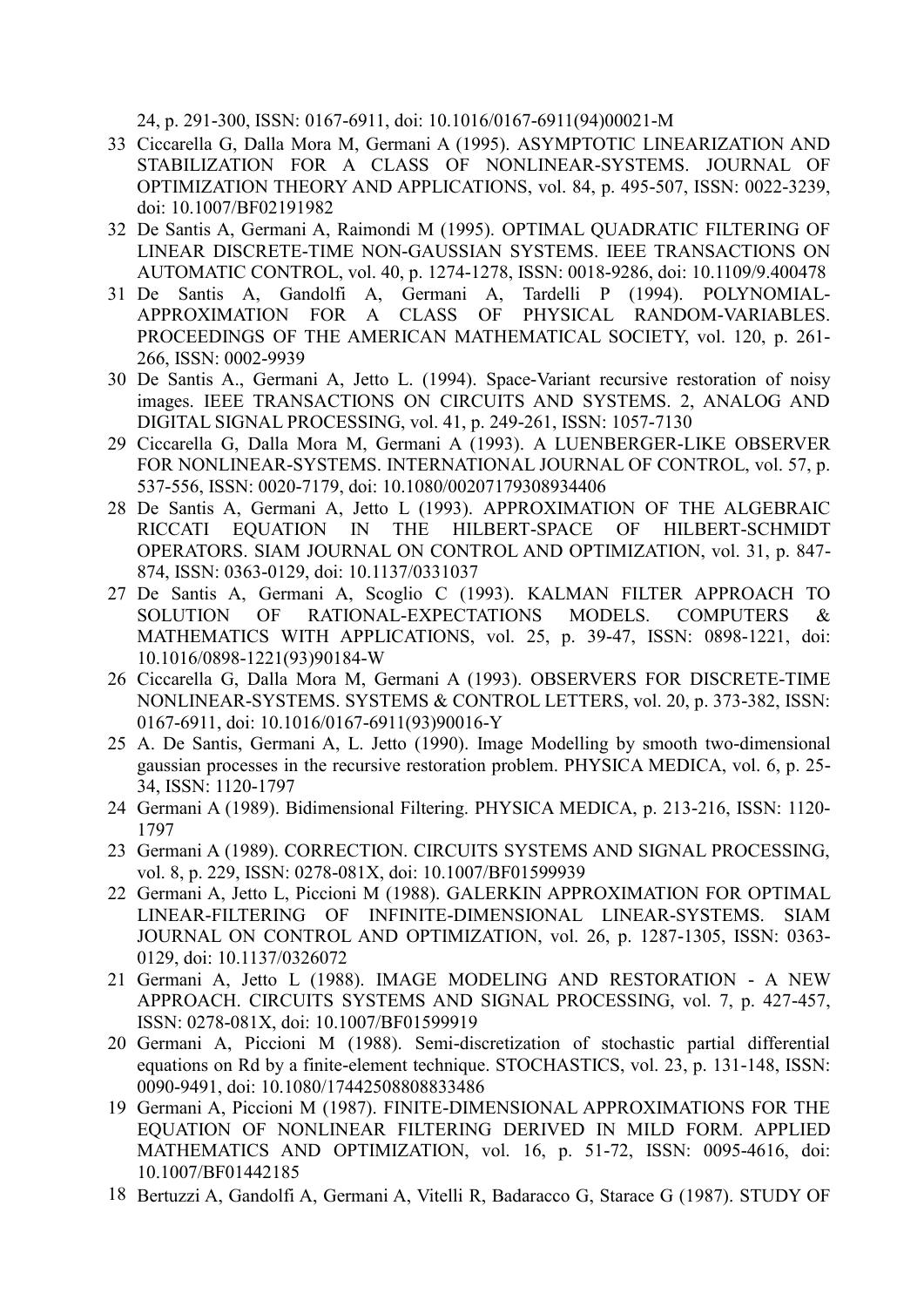CELL-KINETICS BY COMPUTER-ANALYZED FLOW CYTOMETRIC HISTOGRAMS. COMPUTERS & MATHEMATICS WITH APPLICATIONS, vol. 14, p. 763-770, ISSN: 0898-1221, doi: 10.1016/0898-1221(87)90225-2

- 17 Fioretti S, Germani A, Leo T (1985). STEREOMETRY IN VERY CLOSE-RANGE STEREOPHOTOGRAMMETRY WITH NONMETRIC CAMERAS FOR HUMAN MOVEMENT ANALYSIS. JOURNAL OF BIOMECHANICS, vol. 18, p. 831-842, ISSN: 0021-9290, doi: 10.1016/0021-9290(85)90480-4
- 16 C. Bruni, A. Gandolfi, Germani A (1984). Analysis of the parameter constraints for a proposed antibody affinity distribution. JOURNAL OF THEORETICAL BIOLOGY, vol. 109, p. 71-76, ISSN: 0022-5193
- 15 1984. Bertuzzi, A. Gandolfi, Germani A, G. Starace, M. SPAN (1984). analysis of DNA synthesis rate of cultured cells from cytofluorimetric data. CYTOMETRY, vol. 5, p. 619- 628, ISSN: 0196-4763
- 14 P. D'Alessandro, Germani A, M. Piccioni (1984). relationships between measures induced by Ito and white noise linear equations. MATHEMATICS AND COMPUTERS IN SIMULATION, vol. 26, p. 368-372, ISSN: 0378-4754, doi: 10.1016/0378-4754(84)90011-9
- 13 Bertuzzi A, Gandolfi A, Germani A, Vitelli R (1983). A general expression for sequential DNA-fluorescence histograms.. JOURNAL OF THEORETICAL BIOLOGY, vol. 102, p. 55-67, ISSN: 0022-5193, doi: 10.1016/0022-5193(83)90262-X
- 12 A. Bertuzzi, A. Gandolfi, Germani A, R. Vitelli (1983). Estimation ofDNA-synteticrates from FCM histograms. CELL BIOPHYSICS, vol. 5, p. 223-236, ISSN: 0163-4992
- 11 Germani A, S. Monaco (1983). Functional output epsilon trajectory controllability for linear systems on Hilbert spaces. SYSTEMS & CONTROL LETTERS, vol. 26, p. 313-320, ISSN: 0167-6911, doi: 10.1016/S0167-6911(83)80009-7
- 10 A. Gandolfi, Germani A (1983). On the definition of a topology in Hilbert spaces with application to the white noise theory. JOURNAL OF THE FRANKLIN INSTITUTE, vol. 316, p. 435-444, ISSN: 0016-0032, doi: 10.1016/0016-0032(83)90090-X
- 9 A. Bertuzzi, A. Gandolfi, Germani A (1981). A Weierstrass-like theorem for real separable Hilbert spaces. JOURNAL OF APPROXIMATION THEORY, vol. 32, p. 76-81, ISSN: 0021-9045, doi: http://dx.doi.org/10.1016/0021-9045(81)90023-X
- 8 A.Bertuzzi, A. Gandolfi, Germani A (1981). Causal polynomial approximations of inputoutput maps on Hilbert spaces. MATHEMATICAL SYSTEMS THEORY, vol. 14, p. 339- 352, ISSN: 0025-5661, doi: 10.1007/BF01752405
- 7 C. Bruni, A. Gandolfi, Germani A (1981). Observability of linear in the state systems: a functional approach. IEEE TRANSACTIONS ON AUTOMATIC CONTROL, vol. 25, p. 566-567, ISSN: 0018-9286, doi: 10.1109/TAC.1980.1102358
- 6 Germani A, S. Monaco (1981). Some results on the controllability of perturbed linear systems on Hilbert spaces. SYSTEMS & CONTROL LETTERS, vol. 1, p. 140-147, ISSN: 0167-6911, doi: 10.1016/S0167-6911(81)80052-7
- 5 A. Bertuzzi, C. Bruni, A. Gandolfi, Germani A (1981). Volterra series expansion for bilinear systems in a nonlinear feedback loop. JOURNAL OF DYNAMIC SYSTEMS, MEASUREMENT AND CONTROL, vol. 103, p. 84-88, ISSN: 0022-0434, doi: http://dx.doi.org/10.1115/1.3139659
- 4 Germani A, P. SEN (1981). White noise solution for a class of distributed feedback systems with multiplicative noise. RICERCHE DI AUTOMATICA, vol. 10, p. 339-352, ISSN: 0048- 8291
- 3 C.Bruni, Germani A, G. Koch, R. Strom (1976). Derivation of antibody distribution from experimental binding data. JOURNAL OF THEORETICAL BIOLOGY, vol. 61, p. 143-170, ISSN: 0022-5193, doi: http://dx.doi.org/10.1016/0022-5193(76)90110-7,
- 2 Bruni C, Germani A, Koch G (1974). On the distribution of antibody affinities in the immune response. I. An analytical procedure to determine antibody distribution.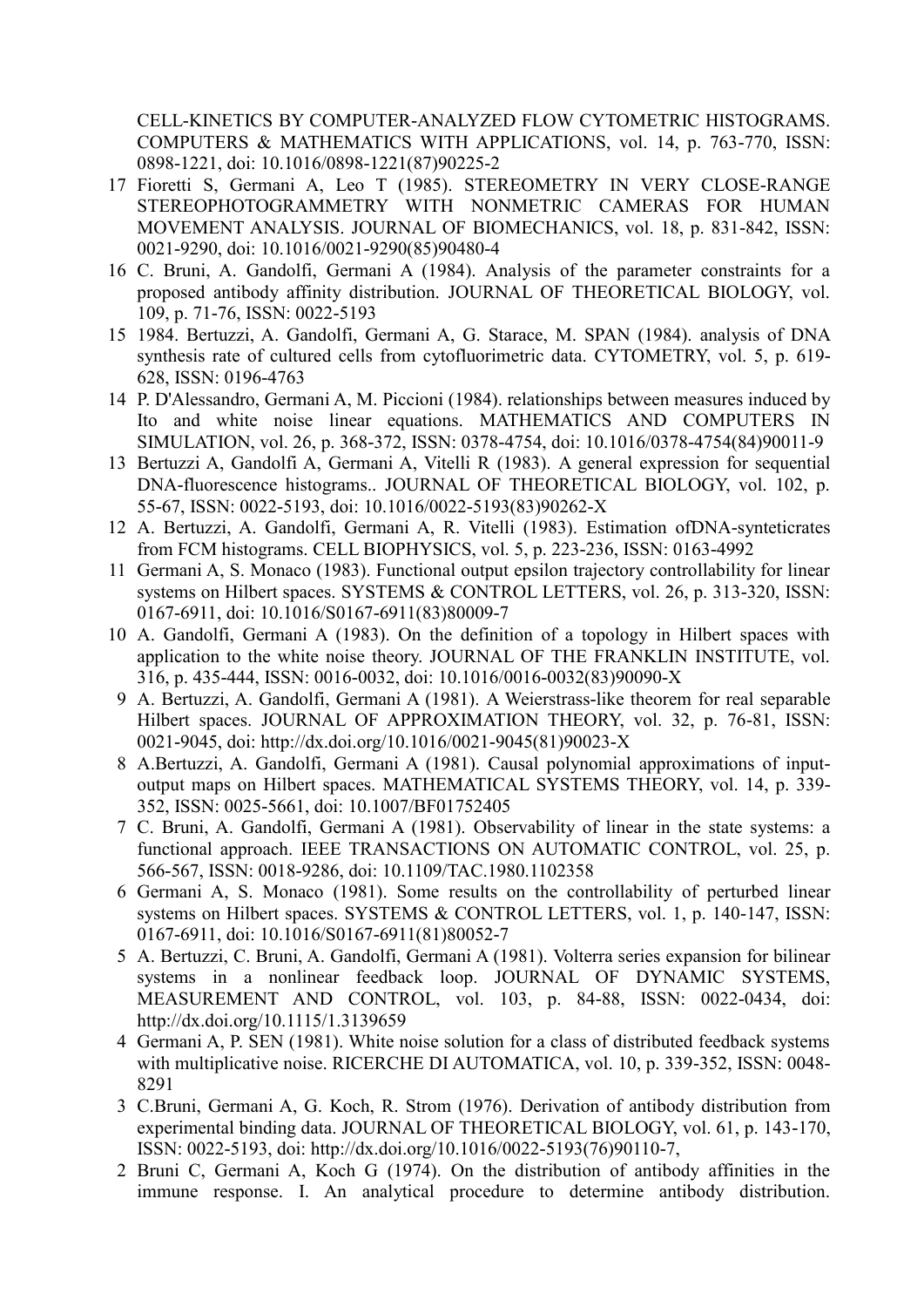BOLLETTINO DELLA SOCIETA ITALIANA DI BIOLOGIA SPERIMENTALE, vol. 50, p. 1057-1062, ISSN: 0037-8771

1 Bruni C, Germani A, Koch G (1974). On the distribution of antibody affinities in the immune response. II. Application to experimental data of an analytical procedure to determine antibody distribution.. BOLLETTINO DELLA SOCIETA ITALIANA DI BIOLOGIA SPERIMENTALE, vol. 50, p. 1063-1069, ISSN: 0037-8771

### **CONFERENCE PAPERS**

- 117 De Iuliis Vittorio, Germani Alfredo, Manes Costanzo (2017). Identification of forward and feedback transfer functions in closed-loop systems with feedback delay. In: Proceedings of the 20th World Congress of the International Federation of Automatic Control. Toulouse, Francia, 9-14 luglio 2017
- 116 De Iuliis Vittorio, Germani Alfredo, Manes Costanzo (2017). Internally Positive Representations and stability analysis of linear difference systems with multiple delays. In: The 20th World Congress of the International Federation of Automatic Control. Toulouse, Francia, 9-14 luglio 2017
- 115 Cacace Filippo, Germani Alfredo, Manes Costanzo (2016). The feedback theorem for suboptimal filters. In: 2016 IEEE 55th Conference on Decision and Control, CDC 2016. p. 5460- 5464, Institute of Electrical and Electronics Engineers Inc., ISBN: 9781509018376, Las Vegas, USA, 12-14 dicembre 2016, doi: 10.1109/CDC.2016.7799107
- 114 Cacace F, Cusimano V, Germani A, Palumbo P.(2016),CarlemanDiscretization of Impulsive Systems: Application to the Optimal Control Problem of Anti-Angiogenic Tumor Therapies. IEEE 55th Conference on Decision and Control, CDC 2016. p. 5460-5464, Institute of Electrical and Electronics Engineers Inc., ISBN: 9781509018376, Las Vegas, USA, 12-14 dicembre 2016, doi: 10.1109/CDC.2016.7799107
- 113 Cacace F, Conte F, Germani A, Palombo G.,White Noise Solution for Nonlinear \*tochastic Systems: in memory of A.V. Balakrishnan.(2016),IFAC-PapersOnLine,49(18), pp.327-332. Doi: 10.1109/CDC.2015.7403108
- 112 Cacace F., Germani A., Manes C:, (2015). A State Observer for Nonlinear Systems with Large and Variable Measurement Delay. Proc. Of the 54rd IEEE CDC , aet. No 7403324, pp. 7010- 7015
- 111 Cacace F, Conte F, Germani A, Palombo, A New Method for the Simultaneus Estimation of State and Delay in time Delay Systems.(2015) Proc. Of the 54rd IEEE CDC , aet. No 7403108, pp.5666-5670
- 110 Cacace F, Conte F, Germani A, Palombo G (2014). Quadratic Filtering for Non-Gaussian and Not Asymptotically Stable Linear Discrete-Time Systems . In: Proc. of the 53rd IEEE CDC.
- 109 Fasano A, Germani A, Monteriù A (2014). A Detection-Estimation Approach to Filtering for Gaussian Systems with Intermittent Observations . In: Proc of the 53rd IEEE CDC.
- 108 Cacace F, Germani A, Manes C (2014). A Positive Observer for Linear Systems. In: Proceedings of the 19th IFAC World Congress. vol. 19, p. 5357-5362, IFAC, ISBN: 978-3- 902823-62-5, Cape Town, 24-29 Agosto, doi: 10.3182/20140824-6-ZA-1003.00234
- 107 Cacace F, Cusimano V, Germani A, Palumbo P (2014). A carleman Discretization Approach to Filter Nonlinear Stochastic Systems with Sampled Measurements. In: Proc. of the 19 IFAC World Congress. p. 9534-9539, cape town
- 106 Cacace F, Conte F, Germani A (2014). A new filtering approach for continuous-time systems with delayed measurements. In: Proc. of the 19IFAC World Congress. p. 3745-3750
- 105 Cacace F. Fasano A, Germani A (2014). Quadratic filteringof nongaussian linear systems with random observation matrices. In: Proc. of the 19 IFAC world Congress. p. 2370-2375, cape town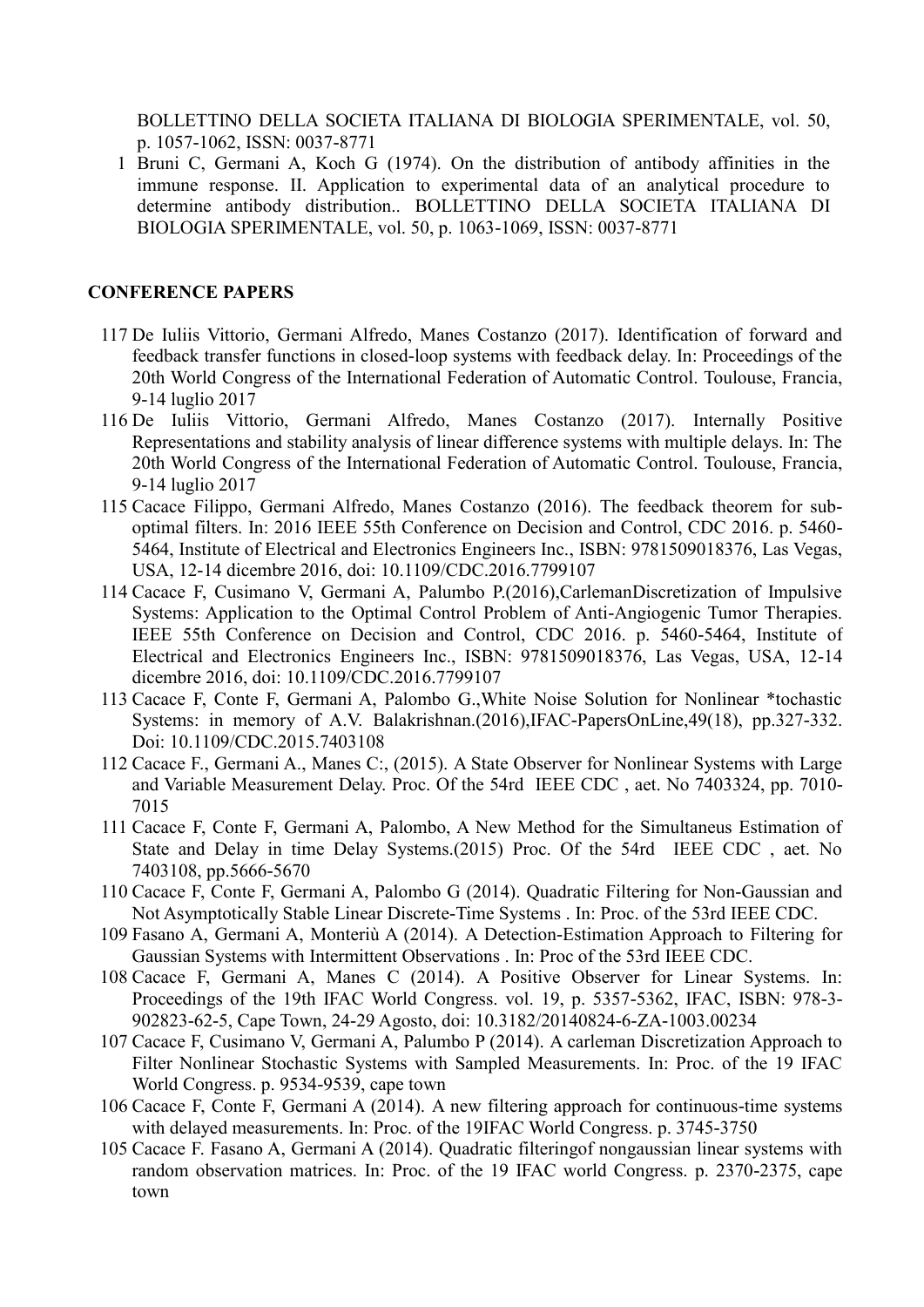- 105 Conte F, Germani A, Iannello G (2013). A Kalman filter approach for denoising and deblurring 3-D images by multi-view data. In: Proc. of the 52nd IEEE CDC. Firenze, 10-13 Dec. 2013
- 104 Cacace F, Germani A, Manes C (2013). A chain approach for state observation of a class of MIMO nonlinearsystems with time-varying output delays. In: Proceedings of the 11-IFAC Workshop on Time-Delay Systems. vol. 11, p. 546-551, Elsevier, ISBN: 978-3-902823-26-7, Grenoble, Francia, 4-6 Febbraio, 2013, doi: 10.3182/20130204-3-FR-4031.00014
- 103 Cacace F, Conte F, Germani A, Palombo G (2013). Filteringof nonlinear systems with sampled noisy data by output injection. In: Proc. of the 52nd IEEE CDC. Firenze, 10-13 Dec. 2013
- 102 Cacace F, Fasano A, Germani A, Monteriù A (2013). Optimal reduced-order quadratic solution for the non-gaussian finite-horizon regulator problem. In: Proc. OF the 52 IEEE CDC. Florence, Italy, December 10-13, 2013
- 101 Cacace F, Germani A, Manes C (2013). Partial sprectum assignment for systems with delayed state feedback. In: Proceedings of the 11th IFAC Workshop on Time-Delay Systems. vol. 11, p. 18-23, ELSEVIER, Grenoble, France, 4-6 Febbraio 2013, doi: 10.3182/20130204-3-FR-4031.00141
- 100 Cacace F, Cusimano V, Germani A, Palumbo P (2013). The observer follower filter for stochastic differential systems with sample measurements. In: Proc. Of the 52nd IEEE CDC. Florence, Italy, 0-13 Dec. 2013
- 99 Cacace, Fasano A, Germani A (2013). quadratic filteringof non-gaussiansystems with intermittent observations. In: Proc. of the 52nd CDC. p. 4024-4029, Firenze, 10-13 Dec. 2013
- 98 Conte F, Cusimano V, Germani A (2012). A Separation Theorem for a Class of MIMO Discrete-Time Nonlinear Systems. In: cdc 2012. PROCEEDINGS OF THE IEEE CONFERENCE ON DECISION & CONTROL, p. 5888-5893, ISBN: 978-1-4673-2066-5, ISSN: 0743-1546, Maui, Hawaii, USA, 10-13 Dec. 2012
- 97 Cacace Filippo, Germani Alfredo, Manes Costanzo (2012). An Exponential Observer with Delay-Dependent Gain for a Class of Nonlinear Systems with Time-Varying Measurement Delay. In: Proceedings of the 50th IEEE Conference on Decision and Control (CDC12). p. 2364-2369, ISBN: 978-1-4673-2066-5, Maui, Hawaii USA, 10-13 dicembre 2012, doi: 10.1109/CDC.2012.6427083
- 96 Fasano A, Germani A, Monteriù A (2012). Reduced-Order Quadratic Kalman-like Filtering for Non-Gaussian Systems. In: cdc 2012. PROCEEDINGS OF THE IEEE CONFERENCE ON DECISION & CONTROL, p. 2008-2015, ISBN: 978-1-4673-2066-5, ISSN: 0743-1546, Maui, Hawaii, USA, 10-13 Dec. 2012
- 95 Conte F, Germani A, Iannello G (2011). A New Approach for Deconvolution and Filtering of 3-D Microscopy Images. In: Proceedings of 2011 International Federation of Automatic Control World Congress (IFAC WC2011).. Milano, Italia, 28 agosto-2 settembre, 2011, vol. 18, p. 1180-1185, ISBN: 978-3-902661-93-7, doi: 10.3182/20110828-6-IT-1002.01152
- 94 Conte F, Cusimano V, Germani A (2011). A new approach for planar tracking in a nongaussian setting. In: Proceedings of the 50th IEEE Conference on Decision and Control and European Control Conference. Orlando, FL, 12 December - 15 December 2011, p. 3160-3165, ISBN: 978-161284800-6, doi: 10.1109/CDC.2011.6161155
- 93 Cacace F, Germani A, Palumbo P (2011). A new approach to nonlinear filtering via a mixed state observer and polynomial scheme.. In: . Proceedings of the 18th IFAC World Congress, 2011 World Congress, . Milano, Italia, 28 agosto - 2 settembre, 2011, vol. 18, p. 4477-4482, ISBN: 978-3-902661-93-7, doi: 10.3182/20110828-6-IT-1002.02058
- 92 Cacace F, Germani A, Palumbo P (2011). A state observer approach to filter stochastic nonlinear differential systems. In: Proceedings of the 50th IEEE Conference on Decision and Control and European Control Conference. Orlando, FL, 12 December - 15 December 2011, p. 7917-7922, ISBN: 978-161284800-6, doi: 10.1109/CDC.2011.6160233
- 91 Cacace F, Cusimano V, Germani A (2011). An efficient approach to the design of observers for continuous-time systems with discrete-time measurements. In: Proceedings of the 50th IEEE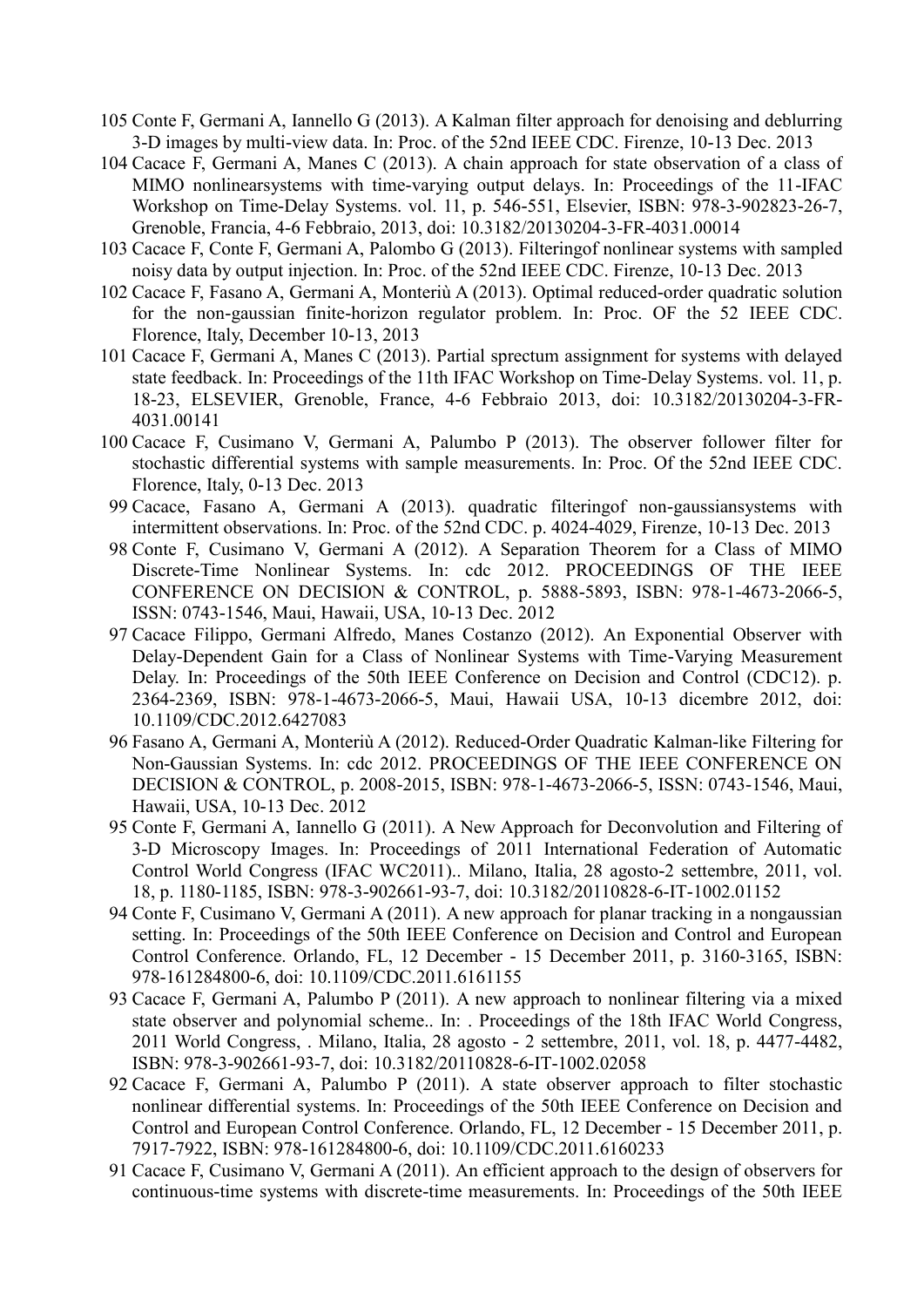Conference on Decision and Control and European Control Conference. Orlando, FL, 12 December - 15 December 2011, p. 7549-7554, ISBN: 978-161284800-6, doi: 10.1109/CDC.2011.6160197

- 90 Conte F, Cusimano V, Germani A (2011). An efficient solution of the perspective problem via a suitable delay Riccati equation. In: Proceedings of the 50th IEEE Conference on Decision and Control and European Control Conference. Orlando, FL, 12 December - 15 December 2011, p. 6308-6312, ISBN: 978-161284800-6, doi: 10.1109/CDC.2011.6161158
- 89 Conte F, Cusimano V, Germani A (2011). Optimal Polynomial Filtering for Planar Tracking via Virtual Measurement Process. In: Proc. of the 2011 International Federation of Automatic Control World Congress (IFAC WC2011). Milano, Italia, 28 agosto-2 settembre, 2011, ISBN: 978-3-902661-93-7, doi: 10.3182/20110828-6-IT-1002.02075
- 88 Cacace F, Germani A, Manes C (2011). The roots of unity and a direct method for the computation of stable Internal Positive Representations of linear systems. In: Proceedings of the 50th IEEE Conference on Decision and Control and European Control Conference. p. 3369-3374, ISBN: 978-161284800-6, Orlando, FL, 12 December - 15 December 2011, doi: 10.1109/CDC.2011.6161234
- 87 Cacace F, Farina L, Germani A, Manes C (2010). "A method for Internally Positive Realization of continuous time systems",. In: Proc. 49th IEEE Conference on Decision and Control (CDC10) Atlanta, GA, USA, Dicembre 2010. 49th IEEE Conference on Decision and Control (CDC10) Atlanta, GA, USA, Dicembre 2010. p. 4978-4983, ISBN: 978-142447744-9, Altanta, GA,, December 15-17, 2010, doi: 10.1109/CDC.2010.5717901
- 86 Cacace F, Farina L, Germani A, Palumbo P (2010). Discrete-Time Models for Gene Transcriptional Regulation Networks. In: Proc. 49th IEEE Conference on Decision and Control, December 15-17, 2010, Hilton Atlanta Hotel, Atlanta, GA, USA. Hilton Atlanta Hotel, Atlanta, G, December 15-17, p. 7618-7623 , ISBN: 978-1-4244-7745-6, doi: 10.1109/CDC.2010.5717984
- 85 Germani A, Manes C, Pepe P (2010). Separation Theorems for a Class of Retarded Nonlinear Systems. In: Proc. 9th IFAC Workshop on Time Delay Systems, TDS 2010, Praga, 7-9 giugno 2010. ISBN: 978-3-902661-71-5, Prague, Czech Republic, 07-09 June 2010,, doi: 10.3182/20100607-3-CZ-4010.00006
- 84 Cacace F, Germani A, Palumbo P (2009). Observer-based identification of a Multi-Output Feedforward Loop from gene expression data. In: Proceedings of the 48th IEEE Conference on Decision and Control held jointly with 2009 28th Chinese Control Conference. Shanghai, China, 15-18 Dec. 2009, p. 6189-6194, ISBN: 978-142443871-6, doi: 10.1109/CDC.2009.5400807
- 83 Cacace F, Germani A, Manes C (2009). Representation of a Class of Polynomial MIMO systems via Positive Realizations. In: Proc. of the European Control Conference (ECC09), Budapest, Ungheria, Agosto 2009. ISBN: 9789633113691, Budapest, Ungheria, Agosto 2009
- 82 Germani A, Manes C (2009). Semiglobal state observers for nonlinear analytic discrete-time systems. In: Proc. 48th IEEE Conference on Decision and Control (CDC09) + 28th Chinese Control Conference (CCC09) Shanghai, China, Dicembre 2009. p. 6532-6537, ISBN: 978-1- 4244-3871-6, Shangai, Cina, 15-18 Dec. 2009, doi: 10.1109/CDC.2009.5399659
- 81 Germani A, Manes C (2008). State observers for systems with sensors modeled by polynomials and rational functions. In: Proc. of 16th Mediterranean Conference on Control and Automation (MED08), Ajaccio, Francia, Giugno 2008;. p. 1387-1392 , ISBN: 978-1-4244- 2504-4, Ajaccio, France, 25-27 June 2008, doi: 10.1109/MED.2008.4602186
- 80 Germani A, Manes C (2008). The Polynomial Extended Kalman Filter as an Exponential Observer for Nonlinear Discrete-Time Systems. In: Proceedings of the 47th IEEE Conference on Decision and Control (CDC08). p. 5122-5127, ISBN: 978-1-4244-3123-6, Cancun, Mexico, December 2008, doi: 10.1109/CDC.2008.4739108
- 79 Germani A, Manes C (2007). An exponential observer for discrete-time systems with bilinear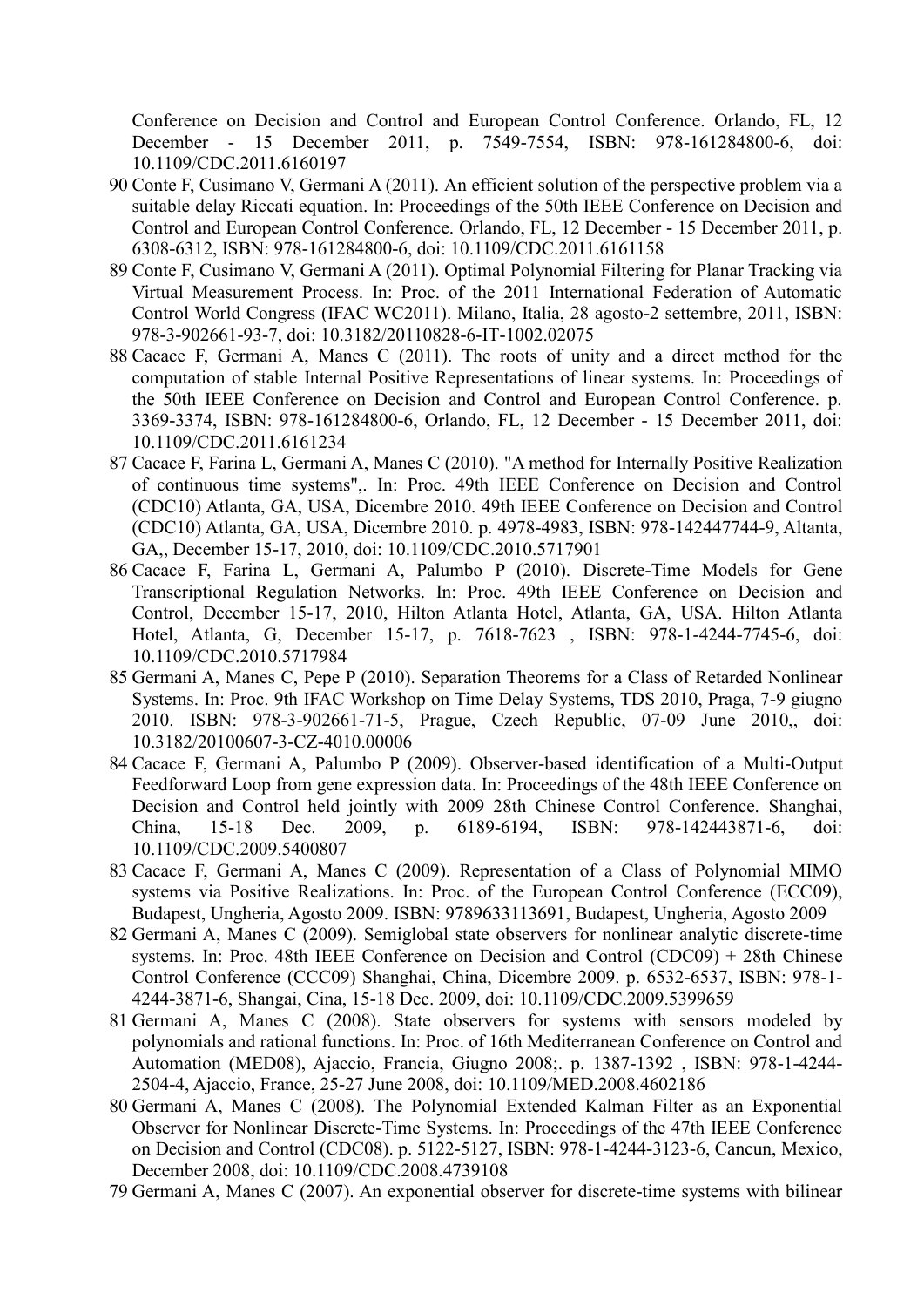drift and rational output functions. In: Proceedings of the 2007 European Control Conference (ECC07). p. 5777-5782, ISBN: 9789608902855, Kos, Grecia, luglio 2007

- 78 Germani A, Manes C, Palumbo P (2007). Simultaneous system identification and channel estimation: a hybrid system approach. In: Proceedings of the 46th IEEE Conference on Decision and Control (CDC07). p. 1764-1769, ISBN: 978-142441497-0, New Orleans, dicembre 2007, doi: http://dx.doi.org/10.1109/CDC.2007.4435035
- 77 Germani A, Manes C, Palumbo P (2007). State space representation of a class of MIMO systems via combination of positive systems. In: Proceedings of the 46th IEEE Conference on Decision and Control (CDC07). p. 476-481, ISBN: 978-142441497-0, New Orleans, Louisiana, dicembre 2007, doi: http://dx.doi.org/10.1109/CDC.2007.4434623
- 76 Di Martino D, Germani A, Manes C, Palumbo P (2006). Design of observers for systems with rational output function. In: Proceedings of the 45th IEEE Conference on Decision and Control (CDC06). p. 1641-1646, ISBN: 978-142440170-3, Manchester Grand Hyatt Hotel, San Diego, CA, USA, December 13-15, 2006, doi: 10.1109/CDC.2006.377751
- 75 Germani A, Graziosi F, Manes C, Ocera G, Palumbo P (2006). Recursive filtering for log-Rice signals. In: Proceedings of the 45th IEEE Conference on Decision and Control (CDC06). p. 3150-3155, ISBN: 978-142440170-3, San Diego, 13-15 Dec. 2006, doi: 10.1109/CDC.2006.376763
- 74 Germani A, C. Manes, P. Palumbo (2005). A Family of polynomial filters for discrete-time nonlinear stochastic systems. In: Proc. of the IFAC 16th World Congress, Praga, Repubblica Ceca, Luglio 2005. vol. 16, p. 1287-1292, ISBN: 008045108X, Praga, Repubblica Ceca, Luglio 2005., Luglio, 2005, doi: 978-008045108-4
- 73 De Gaetano A., Di Martino D., Germani A., Manes C, Palumbo P. (2005). Distributed-delays models of the glucose-insulin homeostasis and asymptotic state observation. In: Proceedings of the 16th IFAC World Congress, Praha 2006. ISBN: 978-008044215-0, Prague, Czech Republic, July 4-8, 2005
- 72 Germani A, C. Manes, P. Palumbo (2005). Filtering of differential nonlinear systems via a Carleman approximation approach. In: Proc. of the 44th Conference on Decision and Control & European Control Conference (CDC-ECC05), Siviglia, Spagna, pp. 5917-5922, dicembre 2005. Siviglia, Spagna, Dec. 2005, p. 5917-5922, ISBN: 0-7803-9567-0, doi: 10.1109/CDC.2005.1583108
- 71 A. De Gaetano, D. Di Martino, Germani A, C. Manes (2005). Mathematical models and state observation of the glucose-insulin homeostasis. In: (a cura di): J. Cagnol and J.P. Zolesio , System Modeling and Optimization, 21st IFIP TC-7 Conference.. p. 283-294, Kluver Academic Publishers, ISBN: 0-387-23467-5, Sophia Antipolis, France,, Luglio 2003,
- 70 Germani A., Manes C, Palumbo P. (2005). Polynomial filtering and identification of discretetime nonlinear uncertain stochastic systems. In: Proceedings of the 44th Conference on Decision and Control & European Control Conference (CDC-ECC05). p. 1917-1922, ISBN: 978-078039567-1, Dicembre 2005, doi: http://dx.doi.org/10.1109/CDC.2005.1582440
- 69 A. Germani, Pepe P (2004). An Observer for a Class of Nonlinear Systems with Multiple Discrete and Distributed Time Delays. In: Proceedings of the 16th International Symposium on Mathematical Theory of Networks and Systems. ISBN: 008-044583-7, Katholieke Universiteit Leuven, Belgium, July 5-9
- 68 D. Di Martino, Germani A, C. Manes, P. Palumbo (2004). Polynomial approach for filtering and identification of a class of uncertain systems. In: Proceedings of the 2nd IFAC Symposium on Systems, Structure and Control (SSSC04). p. 539-544, ISBN: 978-008044131-3, Oaxaca, Mexico,, Dicembre 2004
- 67 Di Loreto C, Germani A, Manes C (2004). Polynomial extension of linear subspace algorithms for stochastic identification. In: Proceedings of the 43rd IEEE Conference on Decision and Control. vol. 2, p. 2213-2218, ISBN: 978-078038682-2, Paradise Island (Bahamas), 14 dicembre 2004, doi: 10.1109/CDC.2004.1430377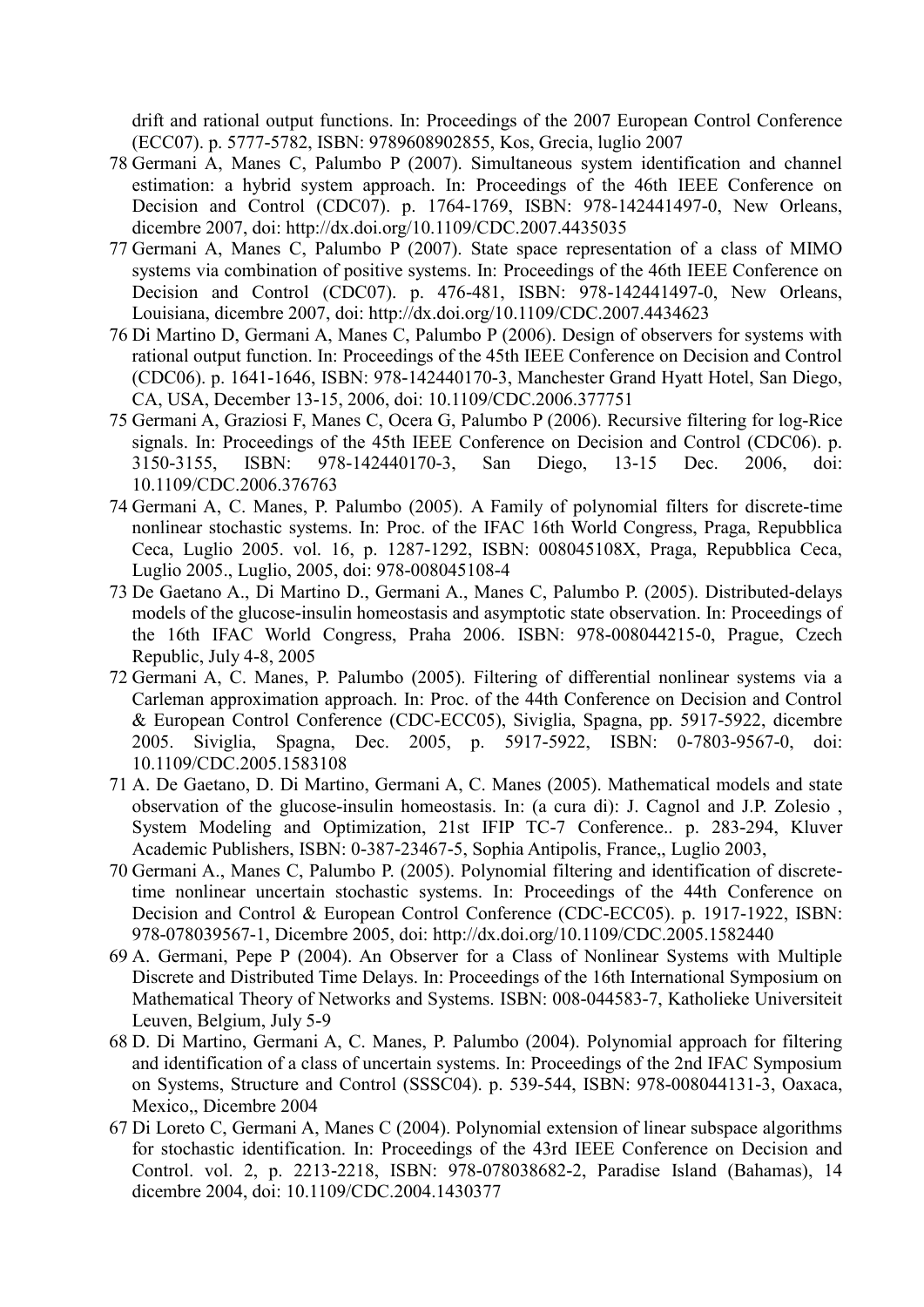- 66 Germani A, C. Manes, P. Palumbo (2004). Polynomial filtering for stochastic non-Gaussian descriptor systems. In: Proceedings of the 43rd IEEE Conference on Decision and Control (CDC04). vol. 2, p. 2088-2093, ISBN: 978-078038682-2, Paradise Island, Bahamas,, Dicembre 2004, doi: http://dx.doi.org/10.1109/TCSI.2004.831436
- 65 Di Martino D., Germani A., Manes C, Palumbo P. (2004). Quadratic filtering for simultaneous state and parameter estimation of uncertain systems. In: Proceedings of the 43rd IEEE Conference on Decision and Control (CDC04). vol. 4, p. 3569-3574, ISBN: 0-7803-8682-5, Paradise Island, Bahamas,, Dicembre 2004, doi: 10.1109/CDC.2004.1429266
- 64 Di Martino D., Germani A., Manes C, Palumbo P. (2004). State observation for systems with linear dynamics and polynomial output. In: Proceedings of the. p. 3886-3891, ISBN: 978- 078038682-2, Paradise Island, Bahamas,, Dicembre 2004, doi: http://dx.doi.org/10.1109/CDC.2004.1429266
- 63 Germani A, C. Manes, P. Palumbo (2003). A Minimum Variance Filter for Discrete-Time Linear Systems Perturbed by Unknown Nonlinearities. In: Proc. of the International Symposium on Circuits and Systems (ISCAS2003). vol. 4., p. 117-120, ISBN: 0-7803-7761-3, Bangkok, Thailand,, Maggio 2003., doi: 10.1109/ISCAS.2003.1205787
- 62 De Gaetano A., Di Martino D., Germani A., Manes C (2003). Mathematical models and state observation of the glucose-insulin homeostasis. In: Proceedings of the 21st IFIP TC 7 Conference on System Modeling and Optimization, Sophia Antipolis, France.. p. 283-294, ISBN: 038723467-5, Luglio 2003
- 61 Germani A., Manes C, Palumbo P. (2003). Polynomial Extended Kalman Filtering for Discrete-Time Nonlinear Stochastic Systems. In: 42nd IEEE Conference on Decision and Control (CDC03), Maui, Hawaii.. vol. 1, p. 886-891, ISBN: 978-078037924-4, Dicembre 2003, doi: http://dx.doi.org/10.1109/CDC.2003.1272678
- 60 Germani A, Manes C, Palumbo P (2003). Polynomial Filtering for Stochastic Systems with Markovian Switching Coefficients. In: Proc. of the 42nd IEEE Conference on Decision and Control (CDC03). Maui, Hawaii, USA., December 2003, vol. 2, p. 1392-1397, ISBN: 0-7803- 7924-1, doi: 10.1109/CDC.2003.1272804
- 59 Germani A, C. Manes (2002). A State Observer for Nonlinear Delay Systems with Delayed Output. In: Proc. of the 2002 IASTED Conf. on Control and Applications (CA 2002). p. 301- 306, ISBN: 978-088986330-9, Cancun, Messico, maggio 20-22, 2002
- 58 Germani A, C. Manes, P. Palumbo (2002). Filtering of Switching Systems via a Minimax Approach. In: Proc. of the 41st IEEE Conference on Decision and Control (CDC02). p. 2600- 2605, ISBN: 0-7803-7516-5, ), Las Vegas, Nevada, USA., Dicembre 2002., doi: 10.1109/CDC.2002.1184230
- 57 Germani A., Manes C, Palumbo P. (2002). Kalman-Bucy Filtering for Singular Stochastic Differential Systems. In: Proc. of the 15th IFAC World Congress b02. vol. 15, p. 2554-2559, ISBN: 978-3-902661-74-6, Barcellona, Spagna,, Luglio 2002.
- 56 ANI A, C. Manes, P. Palumbo (2002). State Estimation for a Class of Stochastic Variable Structure Systems. In: Proc. of the 41st IEEE Conference on Decision and Control (CDC02). ), Las Vegas, Nevada, USA, Dicembre 2002., vol. 3 , p. 3027-3032, ISBN: 0-7803-7516-5, doi: 10.1109/CDC.2002.1184318
- 55 Germani A., Manes C, Pepe P. (2002). State Observation for Nonlinear Hybrid Automata. In: Proceedings of the 2nd WSEAS Conference on Instrumentation, Measurement, Control, Circuits and Systems 2002 (IMCCAS 2002). Luglio
- 54 Germani A., Manes C (2001). On the existence of the linearizing state-feedback for nonlinear delay systems. In: Proceedings of the 40th IEEE Conference on Decision and Control (CDC01), Orlando, Fl. p. 4628-4629, ISBN: 978-078037061-6, Dicembre 2001, doi: http://dx.doi.org/10.1109/.2001.980934
- 53 Germani A., Manes C, Palumbo P. (2001). Optimal Linear Filtering for Stochastic non-Gaussian Descriptor Systems. In: Proceedings of the 40th IEEE Conference on Decision and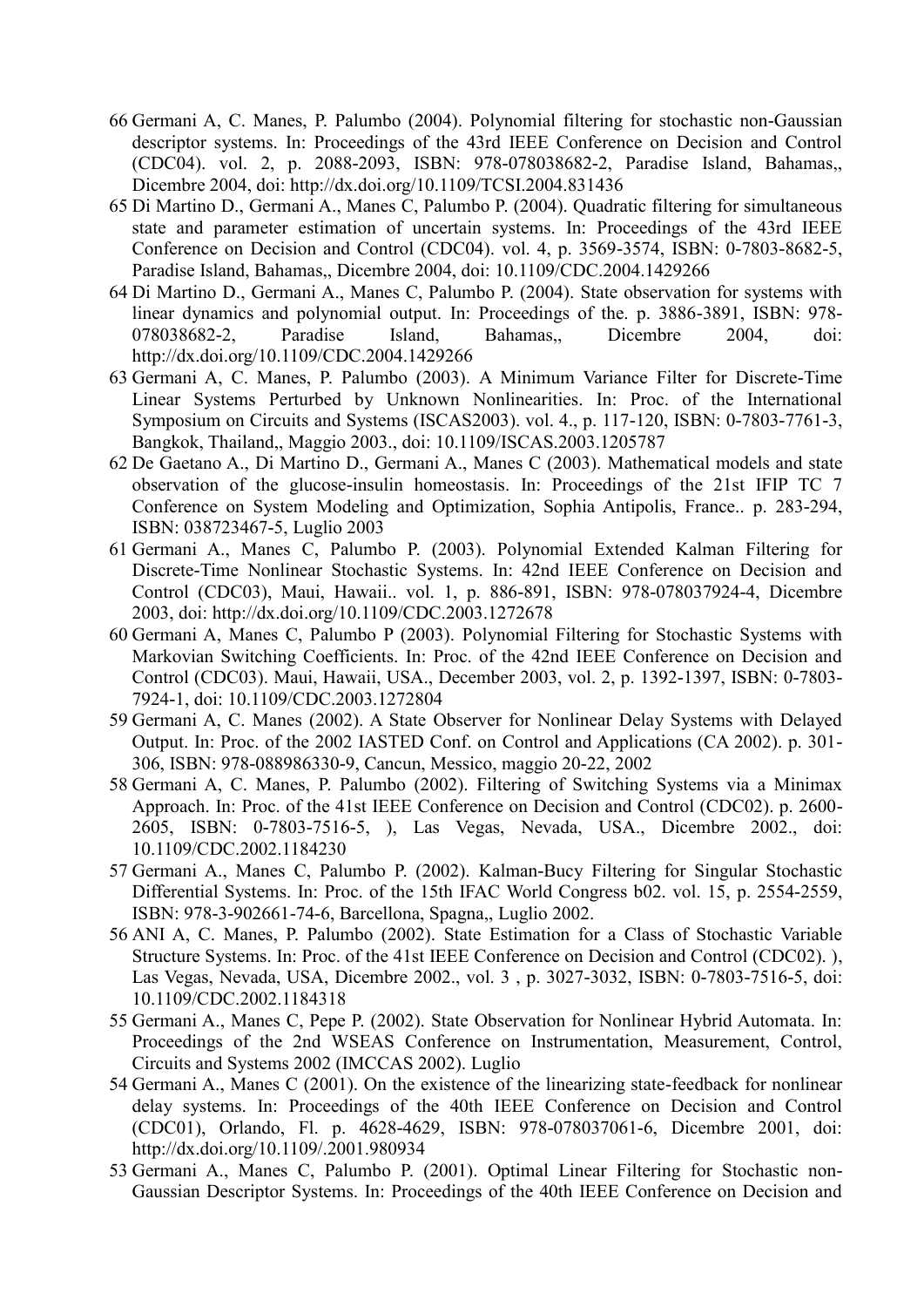Control (CDC01), Orlando, Fl. p. 2514-2519, ISBN: 978-078037061-6, Dicembre 2001, doi: http://dx.doi.org/10.1109/.2001.980641

- 52 A. Germani, C. Manes, Pepe P (2001). State Observers for Nonlinear Systems with Large Output Delays. In: Proceedings of the 5th IFAC Symposium on Nonlinear Control Systems. ISBN: 978-008043560-2
- 51 Germani A., Manes C (2000). A Bayesian approach for position estimation of a sensored mobile robot. In: Proceedings of the 8th International Symposium on Robotics with Applications (ISORA 2000), in the 2000 World Automation Congress(WAC 2000), Wailea, Maui, Hawaii. ISBN: 978-188933510-0, Giugno
- 50 Carravetta F, Germani A, Shuakayev M.K. (2000). A new suboptimal approach to the filtering problem for bilinear stochastic differential systems. In: Proceedings of the 39th IEEE Confernce on Decision and Control. Sydney, December 2000, vol. 5, p. 4264-4269, ISBN: 0- 7803-6638-7, doi: 10.1109/CDC.2001.914569
- 49 Germani A., Carravetta F., Liptser R., Manes C (2000). Filtering of nonlinear stochastic feedback systems. In: Proceedings of the 39th IEEE Conference on Decision and Control (CDC 2000), Sydney, Australia.. p. 4270-4273, ISBN: 978-078036638-1, Dicembre 2000, doi: 10.1109/CDC.2001.914570
- 48 Germani A., Manes C, Pepe P. (2000). State observation of nonlinear systems with delayed output measurements. In: Proceedings of the 2nd Workshop on Linear Time Delay Systems. p. 115-120, ISBN: 978-008043623-4, Ancona, 15-20 Settembre
- 47 Dalla Mora M, Germani A, Nardecchia A (1999). 2D-filtering for images corrupted by non-Gaussian noise. In: Proceedings of the 38th IEEE Conference on Decision and Control. Phoenix, AZ (USA), 7 dicembre 1999, vol. 4, p. 4167-4172, ISBN: 0-7803-5250-5, doi: 10.1109/CDC.1999.828015
- 46 Germani A., Manes C, Pepe P. (1999). An observer for MIMO nonlinear delay systems. In: Proceedings of the 14th IFAC World Congress, (IFAC99), Pechino, Cina.. vol. E, p. 243-248, ISBN: 978-008043248-9, Giugno
- 45 Carravetta F, Germani A, Manes C (1999). Kalman-Bucy filtering for singular output-noise covariance. In: Proc.7th IEEE Mediterranean Conference on Control and Automation. HAIFA (IL), GIUGNO 1999
- 44 Carravetta F.., Germani A., Manes C (1999). Optimal filtering for degenerate nonlinear diffusions. In: Proceedings of the 38th IEEE Conference on Decision and Control (CDC99), Phoenix, Arizona. p. 4577-4582, ISBN: 978-078035250-6, Dicembre, doi: http://dx.doi.org/10.1109/CDC.1999.833264
- 43 Germani A., Manes C, Pepe P. (1999). State observers for nonlinear systems with output delayed informations. In: Proceedings of the 5th European Control Conference (ECC99), Karlsruhe, Germania. ISBN: 978-185233122-1, Agosto
- 42 Germani A., Manes C, Pepe P. (1998). A state observer for nonlinear delay-systems. In: Proceedings of the 37th IEEE Conference on Decision and Control (CDC98), Tampa, Florida. vol. 1, p. 355-360, ISBN: 978-078034394-8, Tampa, USA, Dicembre, doi: 10.1109/CDC.1998.760699
- 41 Germani A, Manes C, Pepe P (1998). Linearization and decoupling of nonlinear delay systems. In: Proc. of the IEEE 1998 American Control Conference, (ACC98),. vol. 3, p. 1948-1952, ISBN: 978-078034530-0, Philadelphia, USA, giugno 1998., doi: 10.1109/ACC.1998.707362
- 40 Germani A, Manes C, Pepe P (1998). Local Asymptotic Stability for Nonlinear State Feedback Delay Systems. In: Theory and Practice of Control and Systems. vol. I, p. 210-215, Singapore:World Scientific Publishing Co. Pte. Ltd., ISBN: 9810236689, giugno 1998
- 39 Carravetta F, Germani A (1998). Optimal linear finite-dimensional filtering for vector bilinear stochastic differential systems. In: Proceedings of the 37th IEEE Conference on Decision and Control. Tampa, FL, 16-18 dicembre 1998, vol. 3, p. 2906-2907, ISBN: 0-7803-4394-8, doi: 10.1109/CDC.1998.757919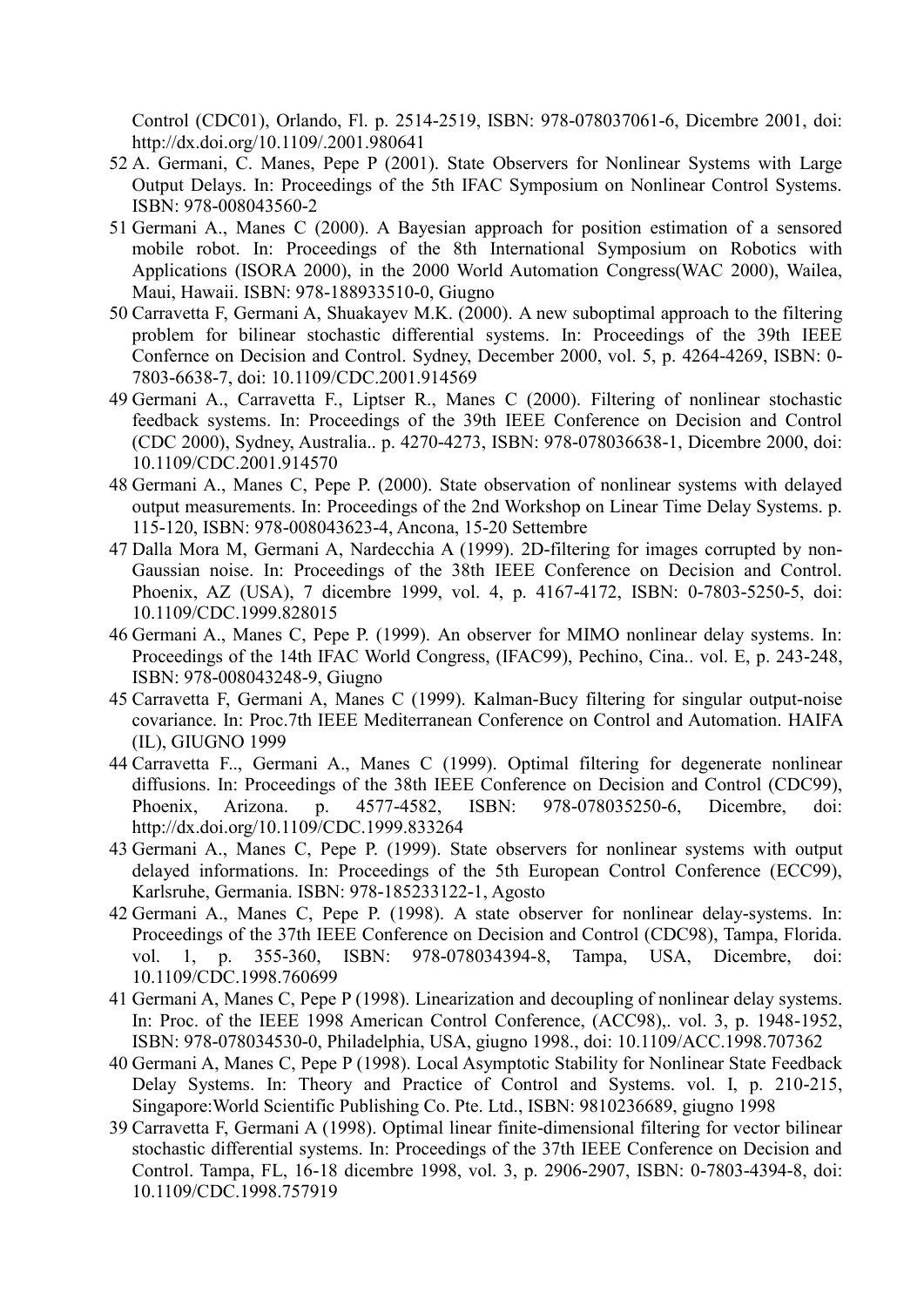- 38 Dalla Mora M, Germani A, Manes C, Pepe P (1998). Output Control of Nonlinear Systems with Multiple Discrete Delays. In: Theory and Practice of Control and Systems. vol. I, p. 415- 419, Singapore:World Scientific Publishing Co. Pte. Ltd., ISBN: 978-981023668-7, Alghero, Italia, Giugno 1998.
- 37 Germani A, Manes C, Pepe P (1998). State observer for nonlinear delay systems. In: Proceedings of the 1998 37th IEEE Conference on Decision and Control. Tampa, FL, 16-18 dicembre 1998, vol. 1, p. 355-360, ISBN: 0-7803-4394-8, doi: 10.1109/CDC.1998.760699
- 36 Germani A, Manes C, Pepe P (1998). Tracking, model matching, disturbance decoupling for a class of nonlinear delay systems. In: Proc. of Large Scale Systems IFAC Conference, LLS98. vol. 1, p. 423-429, ISBN: 978-008043034-8, Patrasso, Grecia, luglio1998.
- 35 Dalla Mora M, Germani A, Manes C (1997). Nonlinear observer/controller scheme for speed control of an induction motor without speed measurement. In: Proc. of the 5th IASTED International Conference on Robotics and Manufacturing. Cancun (Messico), 29-31 Maggio 1997, p. 275-280, ISBN: 0-88986-227-3
- 34 Carravetta F, Germani A, Manes C (1997). On the relationship between open-loop and closedloop state estimation for nonlinear stochastic systems. In: Proc. of the IFAC/IEEE International Symposium on Artificial Intelligence in Real-Time Control (AIRTC97). Kuala Lumpur, Malaysia, settembre 1997. , p. 504-509,, ISBN: 0080429270
- 33 Germani A, Manes C (1997). State Observers for Nonlinear Systems with Smooth/Bounded input. In: Proc. of the Vth IEEE Mediterranean Conference on Control and Systems. Paphos, Cipro, luglio 1997.
- 32 Germani A, Manes C (1997). State observers for nonlinear systems with slowly varying inputs. In: Proceedings of the 1997 36th IEEE Conference on Decision and Control. San Diego, California, 10-12 December 1997, vol. 5, p. 5054-5059, ISBN: 0-7803-4187-2, doi: 10.1109/CDC.1997.649863
- 31 Carravetta F, Germani A (1997). Suboptimal solutions for the cubic sensor problem . In: Proceedings of the 1997 36th IEEE Conference on Decision and Control. San Diego, California, 10-12 December 1997, vol. 5, p. 4460-4461, ISBN: 0-7803-4187-2, doi: 10.1109/CDC.1997.649667
- 30 Germani A, Manes C (1996). A simple observer-controller scheme for robot trajectory tracking. In: Proc. of the 4th IASTED International Conference on Robotics and Manufacturing. Honolulu, Hawaii, USA, agosto 1996. , p. 85-90, ISBN: 0-88986-209-5
- 29 A. Germani, C. Manes, Pepe P (1996). Linearization of Input-Output Mapping for Nonlinear Delay Systems via Static State Feedback. In: CESA96 IMACS Multiconference, Computational Engineering in Systems Applications. Symposium on Modelling, Analysis and Simulation. vol. 1, p. 599-602, ISBN: 978-295029085-4, Lille, France, July 9-12, 1996
- 28 Carravetta F, Germani A, Raimondi M (1995). An Approximation Theory for Optimal Filtering of Linear Discrete Time Non-Gaussian Systems. In: Proceedings of 8th Symposium on Information Control Problems in Manufacturing. Beijing, ottobre, 1995, p. 393-403, ISBN: 9780080423807
- 27 A. Germani, C. Manes, Pepe P (1995). Implementation of an LQG Control Scheme for Linear Systems with Delayed Feedback Action. In: Proceedings of the 3rd European Control Conference ECC95. vol. 4, p. 2886-2891, 5-8 Settembre
- 26 Germani A, Manes C, Pepe P (1995). Implementation of an LQG Control Scheme for linear systems with delayed feedback action. In: Proceedings of the 3rd European Control Conference (ECC95) Roma, I. vol. 4, p. 2886-2891, Roma, settembre 1995
- 25 Germani A, Manes C, Pepe P (1995). Numerical solution for optimal regulation of stochastic hereditary systems with multiple discrete delays. In: Proceedings of the 1995 34th IEEE Conference on Decision and Control. vol. 2, p. 1497-1502, ISBN: 978-078032686-6, New Orleans, Louisiana, Dec. 14-17, doi: 10.1109/CDC.1995.480348
- 24 Carravetta F, Germani A, Raimondi M (1994). Filtering of Discrete Time Bilinear Systems: a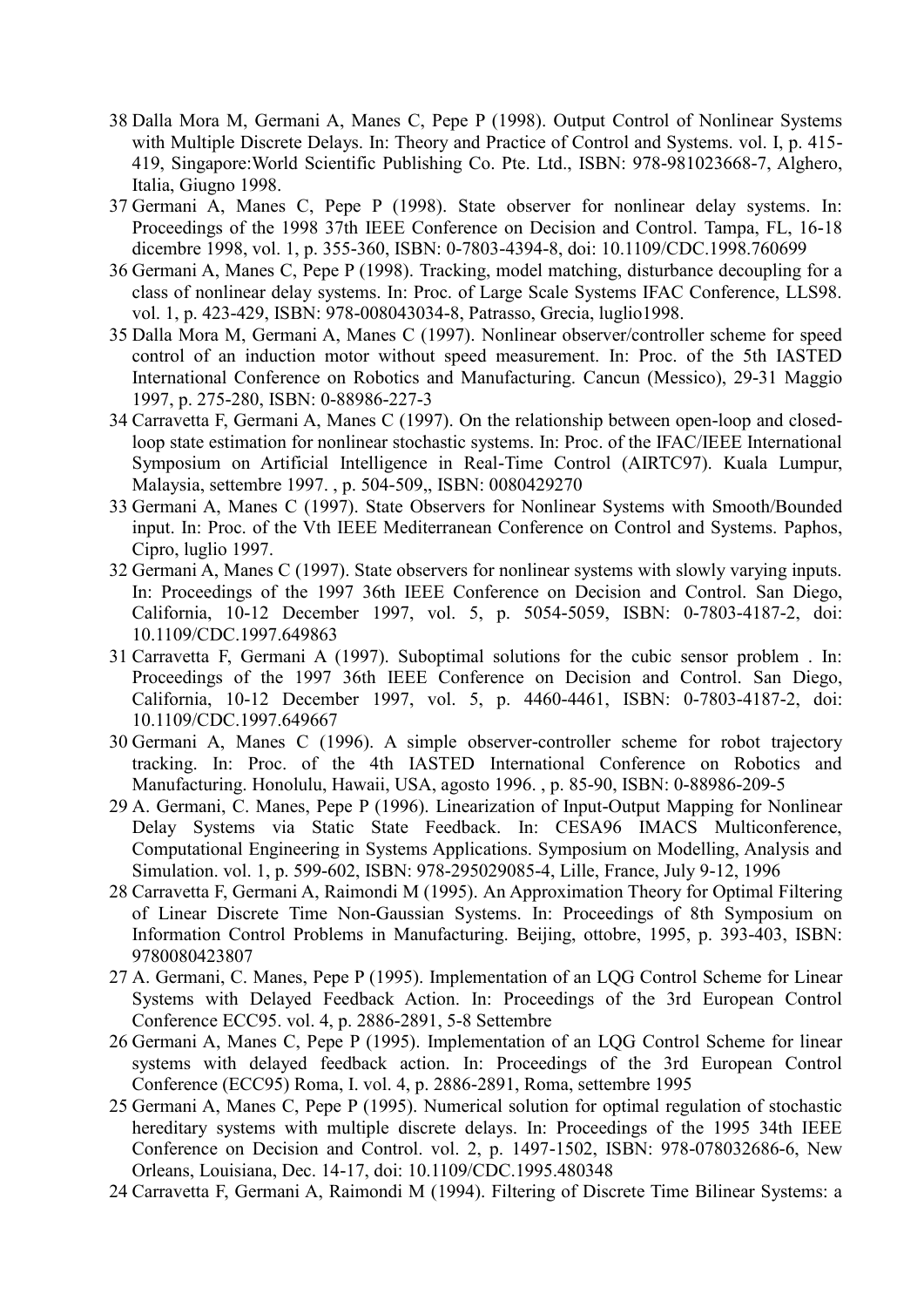Polynomial Approach. In: Proceedings of 2nd IEEE Mediterranean Symposium on New Directions in Control and Automation (Med 94). p. 390-399

- 23 Germani A, Jetto L, Manes C, Pepe P (1994). LQG control problem for a class of hereditary systems: A method for computing its approximate solution. In: Proceedings of the 33rd IEEE Conference on Decision and Control. Lake Buena Vista, Florida, Dec. 14 - 16, 1994, vol. 2, p. 1362-1367, ISBN: 0-7803-1968-0, doi: 10.1109/CDC.1994.411259
- 22 Germani A, Jetto L (1993). A twofold spline scheme approximation method for LQG control problem on Hilbert spaces. In: Proc. of the 12th IFAC World. Congress. Sydney, Australia, luglio, 19-23, 1993, ISBN: 9780080422114
- 21 Chiricozzi E, Germani A, Manes C, Parasiliti F (1993). Deterministic and stochastic observers for electrical drives control. In: Proc. of the IMACS/IFAC Symposium on Mathematical and Intelligent Models for System Simulation (MIM-SS93). Bruxelles, Belgio, aprile, 1993, vol. 2 , p. 178-194
- 20 De Santis A, Gandolfi A, Germani A, Tardelli P (1992). A Representation Theorem for Radon-Nikodym Derivatives in the White-Noise Theory. In: Mathematical theory of control. vol. 142, p. 109-124, NY, Basel, Hong Kong:Marcel Dekker, Inc., ISBN: 0824787501, INDIAN INST TECHNOL, BOMBAY, INDIA, DEC 10-15, 1990
- 19 De Santis A, Germani A, Jetto L (1991). A non-stationary adaptive model for recursive image filtering. In: Proceedings of the 11th Triennial World Congress of the International Federation of Automatic Control. Tallinn, 13-17 agosto 1990, vol. 2, p. 71-76, ISBN: 9780080401744
- 18 De Santis A, Germani A, Jetto L, Passariello R (1989). A new filtering algorithm for signal to noise ratio improvement in magnetic resonance imaging. In: Proc. of the 3-th Int. Simp. On Computer Assisted Radiology. Berlino, giugno, 25-28, 1989, SPRINGER-VERLAG, BERLIN:Springer-Verlag, Berlin, ISBN: 9783540508908
- 17 De Santis A, Germani A, Jetto L (1989). Some results on the finite-dimensional approximation of the algebraic Riccati equation. In: (a cura di): Ed. S. Bittanti, Proc. of the IFAC/IEEE/SIMA Workshop on the Riccati Equation in Control, Signals and Systems . BOLOGNA:Pitagora Editrice Bologna, Como, Italia, giugno, 26-29, 1989
- 16 Germani A, Jetto L (1988). NEW APPROACH TO IMAGE MODELING WITH APPLICATION TO RESTORATION PROBLEMS . In: Lecture Notes in Control and Information Sciences, Vol. 113, pp. 139-147, Springer-Verlag, 1988. . Tokio, 1987, vol. 113, p. 139-147, BERLIN HEIDELBERG:Springer-Verlag, ISBN: 3-540-19238-7
- 15 Germani A, Jetto L, Piccioni M (1986). Approximation of the infinite dimensional Kalman filter by projections". In: (a cura di): A. Germani, Stochastic Modelling and Filtering . vol. 91, Springer-Verlag, ISBN: 3-540-17575-X, Roma
- 14 Germani A, Jetto L, Verdicchio G (1985). A bidimensional Kalman filtering approach to noisy image restoration. In: (a cura di): V. Cappellini, R. Marconi, Advances in Image Processing and Pattern Recognition. p. 75-82, ISBN: 0-444-70068-4, Pisa, Italia, Dicembre 10-12, 1985
- 13 Bertuzzi A, Gandolfi A, Germani A, Vitelli R, Badaracco G, Starace G (1985). DNA synthesis rate in neoplastic cells in colture. In: Proc. 11th. IMACS World Congress on System Simulation and Scientific Computation. Oslo, 1985, vol. 5, p. 185-188, North Holland,, ISBN: 044470082X
- 12 Germani A, Piccioni M (1984). A Galerkin approximation for the Zakai equation. In: (a cura di): Ed. P. Thoft-Christensen, Lecture Notes in Control and Inf. Sciences. vol. 59, p. 415-423, , Springer-Verlag, ISBN: 3-540-13185-X, Copenaghen, 1983
- 11 Germani A, Piccioni M (1984). Nonlinear filtering for Markov processes: an L2 approach. In: (a cura di): Eds. Bensoussan A , Lions J. L., Proc. 5th. INRIA Conf. on Analysis and Opt. Of Systems., Part. I. vol. 62, p. 581-591, Springer-Verlag, Berlin, ISBN: 3-540-12089-0
- 10 Bertuzzi A, Clerico R, Gandolfi A, Germani A, Vitelli R (1983). Determination of DNA synthesis rate in cell population with locally exponential S-phase influx. In: (a cura di): Eds. V. Capasso, E. Grosso and S. L. Paveri-Fontana, Lecture Notes in Biomath., . vol. 57, Springer-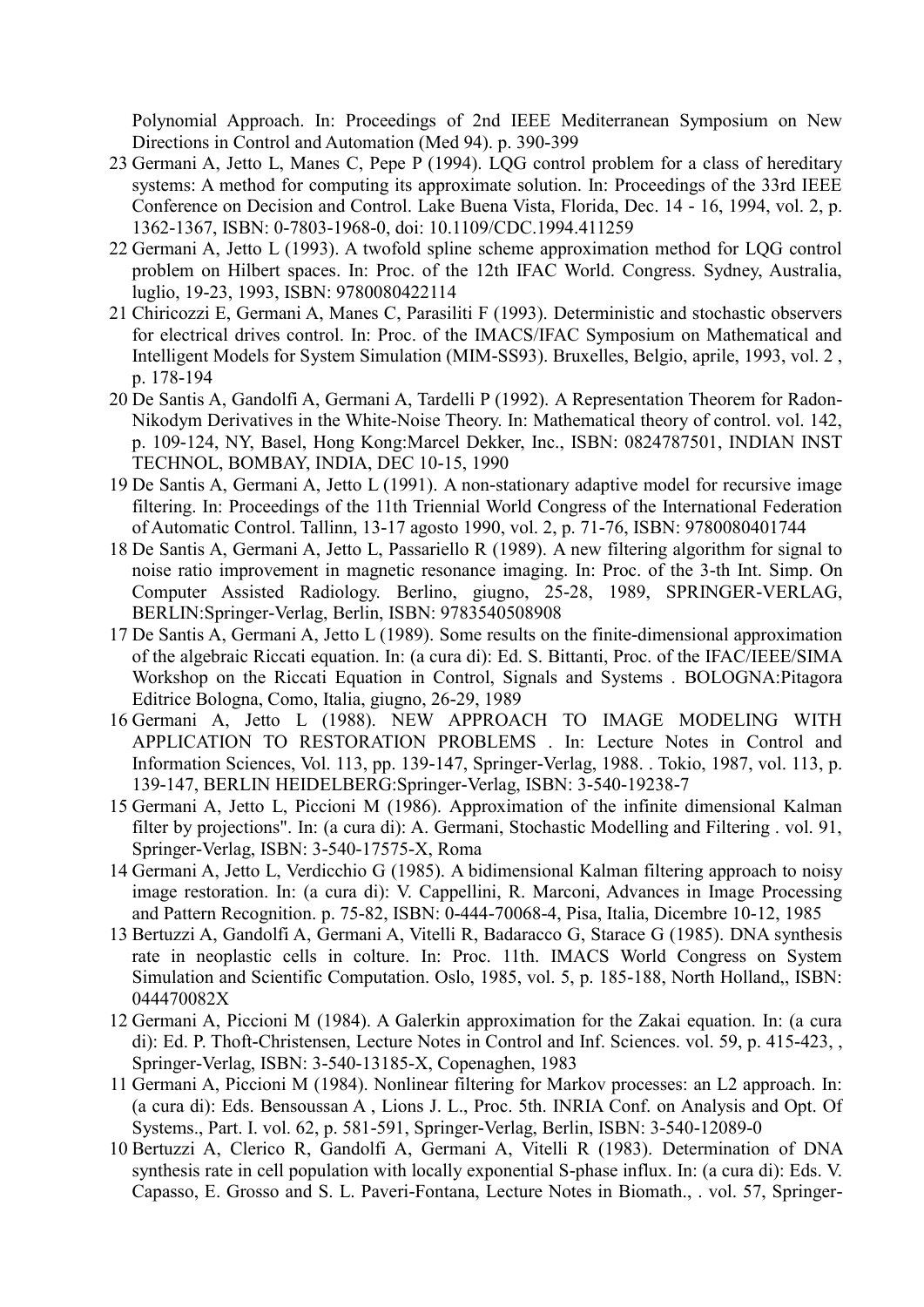Verlag., ISBN: 978-3-540-15200-2, Bari

- 9 Gandolfi A, Germani A, Monaco S (1983). Output epsilon-trajectory controllability for a class of nonlinear distributed systems. In: (a cura di): Eds. A. Bensoussan, J. L. Lions,, Proc. 5th. INRIA Conf. on Analysis and Opt. Of Syst., Versailles,Lecture Notes in Control and Inf. Sciences, Springer-Verlag . vol. 44, p. 800-808, Berlino: Springer-Verlag, ISBN: 3-540-12089- 0, Versailles, 1981
- 8 Bruni C, Gandolfi A, Germani A (1983). Theoretical investigation and numerical procedure for the estimation of antibody affinity distribution from binding data. In: (a cura di): Eds. G.I. Marchuk, L.N. Belykh, Proc. IFIP TC-7 Working Conference on Mathematical Modeling in Immunology and Medicine. p. 97-108, Amsterdam:ISAOC, North-Holland, Amsterdam, ISBN: 0444865888, Moskow,5-11 july, 1982
- 7 Germani A, Monaco S (1982). Optimal feedback for distributed linear systems with white noise disturbance. In: Proc. Amer. Cont. Conf., Arlington. Arlington, 1982, p. 219-233, ISBN: 9789993679356
- 6 Germani A (1981). Polynomial approximation and nonlinear white noise integral. In: Proc. 20th IEEE Conf. on Decision & Control. San Diego, dicembre, 1981, vol. 2, p. 793-797, doi: 10.1109/CDC.1981.269323
- 5 Bruni C, Germani A, Koch G, Oratore A, Strom R (1979). Problems in the evaluation of antibody affinity distribution during the immune response. In: (a cura di): C. Bruni, G. Doria, G. Koch, R. Strom, Systems Theory in Immunology. . vol. 32, p. 104-116, BERLIN HEIDELBERG:Springer-Verlag, ISBN: 0387097287, Roma, doi: 10.1002/bimj.4710230516
- 4 Bruni C, Gandolfi A, Germani A (1978). A bounded rate model for mass action multiple binding processes: stability analysis. In: (a cura di): Eds. R. R. Mohler, A. Ruberti, Proc. U.S.- Italy Seminar, Taormina, Lecture Notes in Econ. And Math. Syst.. vol. 162, BERLIN HEIDELBERG:Springer-Verlag, ISBN: 9783540090892, Taormina, Italia
- 3 Bruni C, Germani A, Koch G (1978). Optimal derivation of antibody distribution in the immune response from noisy data. In: (a cura di): Ed. J. Stoer, Proc. 8th IFIP Conf. on Optimiz. Tech., Wurzburg, Lecture Notes in Control and Inf. Sciences. vol. 6, p. 411-420, Wurzburg,, 1977, doi: DOI: 10.1007/3-540-07623-9\_305
- 2 Bruni C, Germani A, Koch G (1976). An introduction to bounded rate systems. In: Proc. 7th IFIP Conf. Optimization Technique, Nice, 1975, Part2, Lecture Notes in Comp. Science. Nice, Francia, 1975, vol. 41, p. 471-495, Berlin:Springer Verlag, Berlin, 1976., doi: 10.1007/3-540- 07623-9\_305
- 1 Germani A (1976). Parameter identification of continuous time bilinear systems. In: (a cura di): Eds. D. G. Lainiotis, N. S. Tzannes, Proc. of the First Int. Conf. on Inform. Sc. and Systems. vol. 2, p. 321-328, Washington:Hemisphere Publ. Corp., , ISBN: 0-89116-077-9, Patrasso, Grecia, 1976

### **OTHER CONTRIBUTIONS**

- 14 Cacace F., Farina L., Setola R., Germani A., Editors: POSITIVE SYSTEMS. Theory and Applications (POSTA 2016), Rome, Italy, September 14-16, 2016,Lecture Notes in Control and Information Sciences. Vol 471, SPRINGER
- 13 Cacace F, Germani A, Manes C (2015). State Estimation and Control of Nonlinear Systems with Large and Variable Measurement Delays. In: : Malisoff M Pepe P Mazenc F Karafyllis I, eds. Recent Results on Nonlinear Delay Control Systems. vol. 4, p. 95-112, Springer, ISBN: